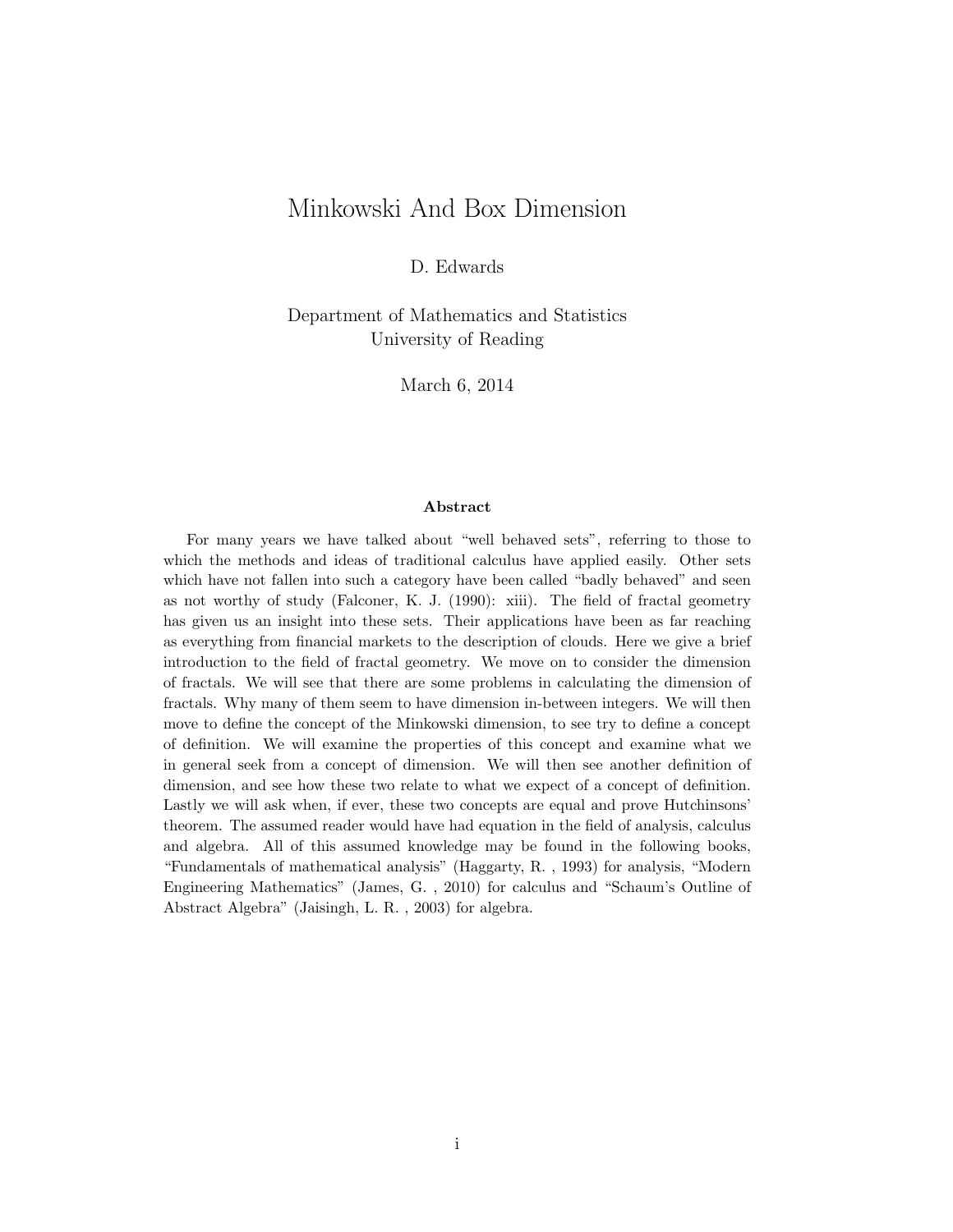# Contents

|                   | List of Tables<br>iii |                                                                                          |                |  |
|-------------------|-----------------------|------------------------------------------------------------------------------------------|----------------|--|
|                   |                       | List of Figures                                                                          | iii            |  |
| Introduction<br>1 |                       |                                                                                          | 1              |  |
| $\bf{2}$          |                       | Preliminaries                                                                            | $\bf{2}$       |  |
| 3                 |                       | <b>Fractal Sets</b>                                                                      | 4              |  |
|                   | 3.1                   |                                                                                          | 4              |  |
|                   | 3.2                   |                                                                                          | $\overline{4}$ |  |
|                   | 3.3                   |                                                                                          | $\overline{5}$ |  |
|                   | 3.4                   | Dimensions of the von Koch curve and middle third Cantor set $\dots \dots$               | 6              |  |
| 4                 |                       | Minkowski And Box Dimension                                                              | 6              |  |
|                   | 4.1                   |                                                                                          | 6              |  |
|                   | 4.2                   | Definition of Minkowski/Box Dimension $\ldots \ldots \ldots \ldots \ldots \ldots \ldots$ | 7              |  |
|                   | 4.3                   |                                                                                          | 9              |  |
| $\bf{5}$          |                       | Another concept of dimension                                                             | 11             |  |
|                   | 5.1                   | <b>Measures</b>                                                                          | 11             |  |
|                   | 5.2                   |                                                                                          | 11             |  |
|                   | 5.3                   |                                                                                          | 12             |  |
|                   | 5.4                   | Relationship between Hausdorff and Minkowski Dimension                                   | 12             |  |
| 6                 |                       | <b>Properties Of Dimension</b>                                                           | 12             |  |
|                   | 6.1                   |                                                                                          | 12             |  |
|                   |                       | 6.1.1                                                                                    | 13             |  |
|                   |                       | Properties of Minkowski & Hausdorff dimension $\ldots \ldots \ldots$<br>6.1.2            | 13             |  |
|                   | 6.2                   |                                                                                          | 14             |  |
| 7                 |                       | Hutchinson's Theorem And Self Similar Sets                                               | 15             |  |
|                   | 7.1                   | Mass Distributions And The Mass distribution Principle                                   | 15             |  |
|                   | 7.2                   |                                                                                          | 15             |  |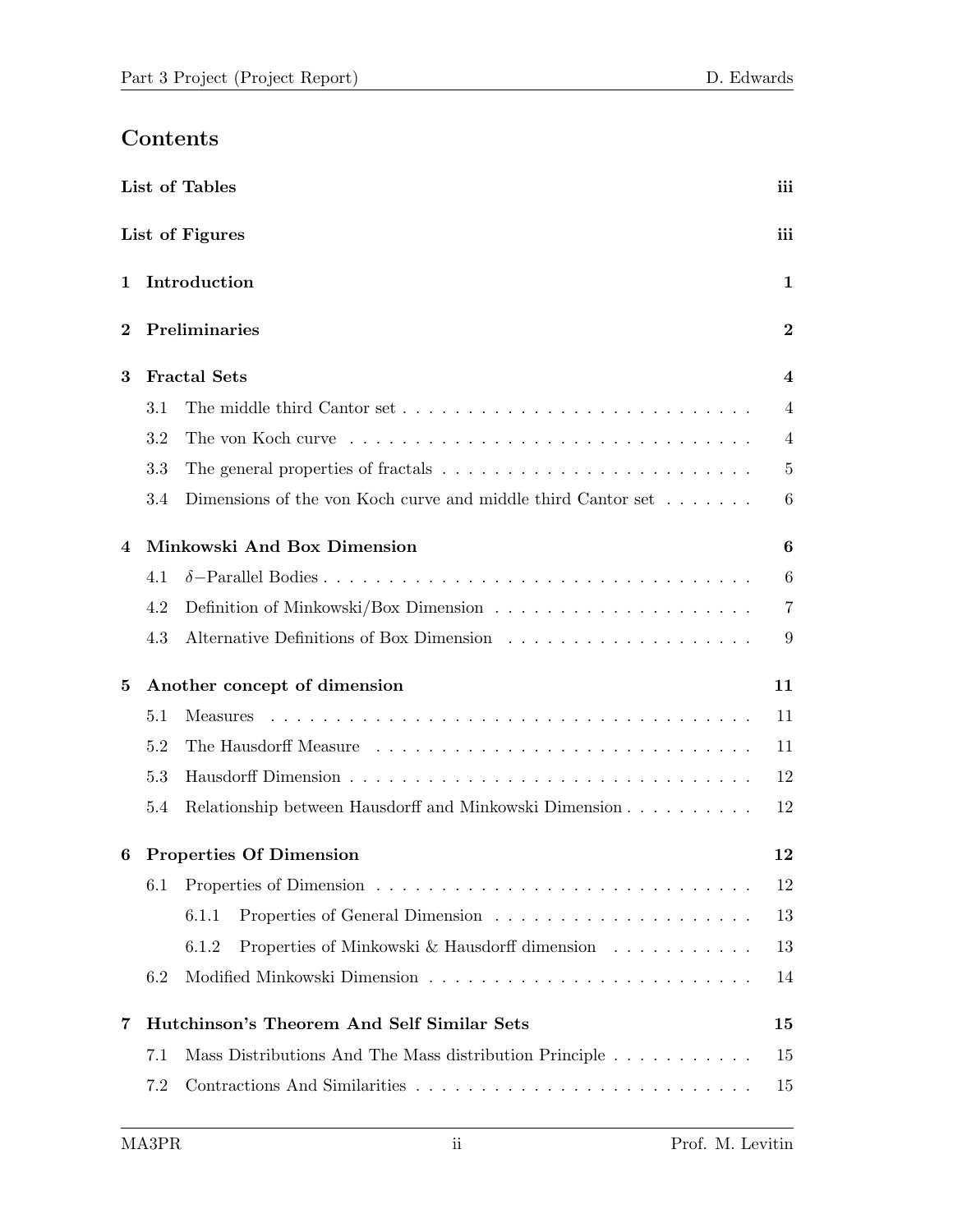|  | 8 Bibliography |  |
|--|----------------|--|
|  |                |  |
|  |                |  |
|  |                |  |
|  |                |  |

#### A

| Title of Appendix A |  |
|---------------------|--|

# List of Tables

# List of Figures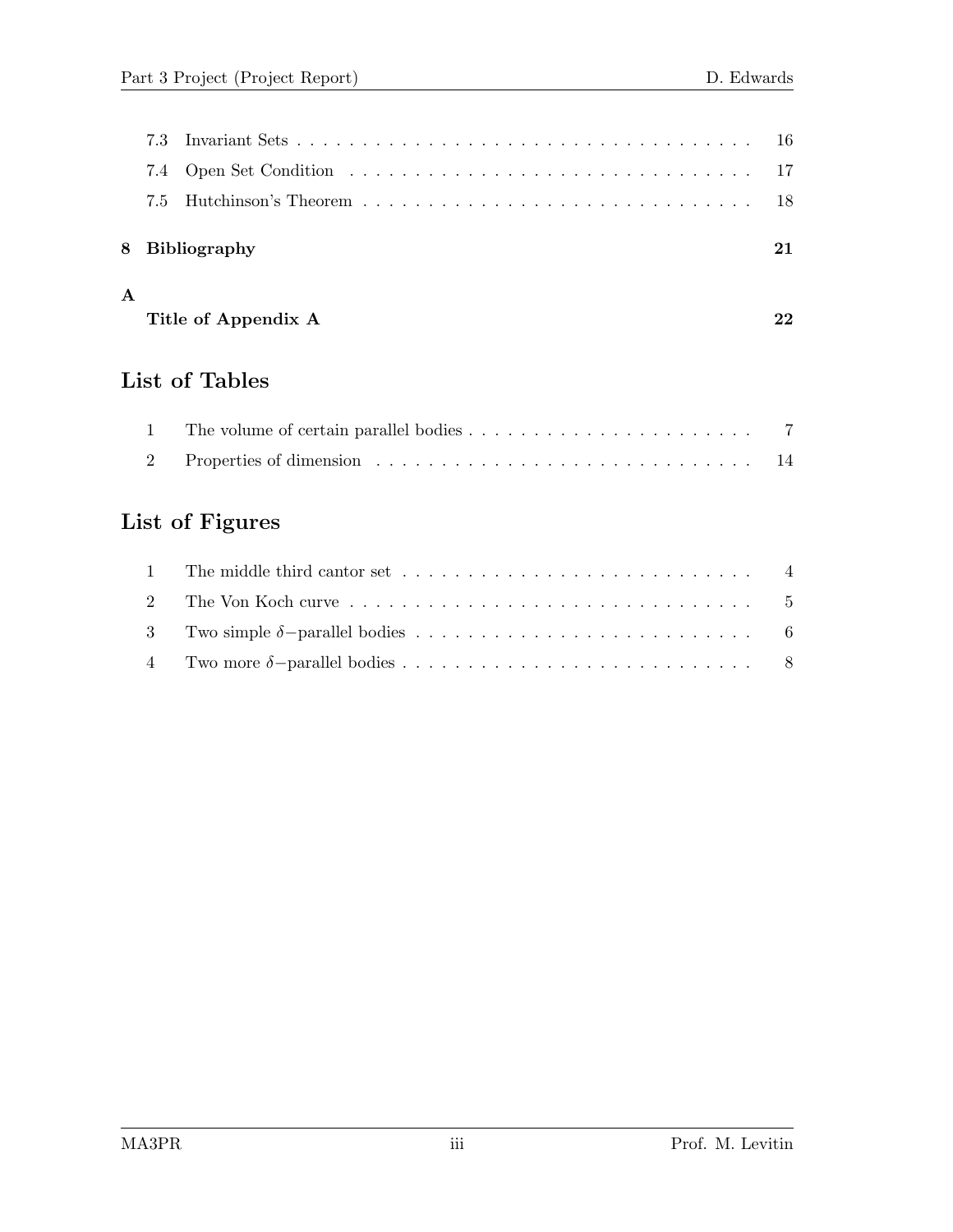# 1 Introduction

For many years the sets to which calculus has been easily applicable have been described as "well behaved sets" (Falconer, K. J. (1990): xiii). The study of these sets has changed that way of thinking in one swift movement. The reason we have been primarily concerned with these sets is due to their incredible ability to model the world around us. Recent developments have found that these "badly behaved sets" can be applied to the world yielding better results in some cases than our previous models. Some of these "Badly behaved" sets are known as fractals. "At the present stage of development of science and mathematics, the idea of a fractal is most useful as a broad concept" (Barnsley, M. (1988): 35). Hence we shall not define a fractal rigorously but rather by a collection of interesting sets, pictures, examples and concepts which, in broad principle, embody the general properties that we expect from a fractal.

This field was first explored in detail by Benoit B. Mandlebrot. Since then many have seen the ability of fractals to describe the world around us "Mandelbrots fame rests on this founding of fractal geometry and showing how it applies to many fields." (Hudson, R. L. (2008): xx). Further far from just being applicable to describe the world, it can even be better than the traditional geometric models, "His 1962 that prices [in financial markets] vary far more than the standard model allows... is now widely accepted by econometricians" (Hudson, R. L. (2008): xxiv). A brief warning to the reader is included in Michael Barnsely's book entitled "Fractals Everywhere" "[If you proceed with study of fractals] you risk losing your childhood vision of clouds, forests, galaxies, leaves, feathers, flowers, rocks, mountains torrents of water, carpets, bricks and much else." (Barnsley, M. (1988): 1). This quote truly shows how versatile the theory of fractals is in describing natural objects.

Although some of the sets we will study may only satisfy some of the general properties we will observe in our board definition of a fractal, we still refer to them as fractals. There are two properties that we mainly consider. These are **self-similarity**, meaning that if we enlarge the set it looks the same as it began, either graphically or pictorially. Also we consider the idea of **fine structure**. One may visualize this as the set being detailed regardless of how much we may "zoom in" on it. We will give much more rigorous definitions of these concepts as we proceed.

One of the most interesting aspects of fractals is their ability to have fractional dimension. Insofar the reader will have encountered and be comfortable with referring to dimension as an integer. Here we will endeavor to see why the non-integer dimension of fractals not only makes sense but how it arises. Beginning with the study of the Cantor set, we will consider the dimension of this set. Then move to generalize the concept of dimension and consider the various different dimensions that exist for calculating dimension. Here our primary point of study will be the Minkowski dimensions of fractals. We will see the properties of this dimension, explore the properties it possesses in terms of what we generally expect from dimension, compare its properties to another definition of dimension and finally move on to see under what conditions these two concepts are equal, finally will proving Hutchinson's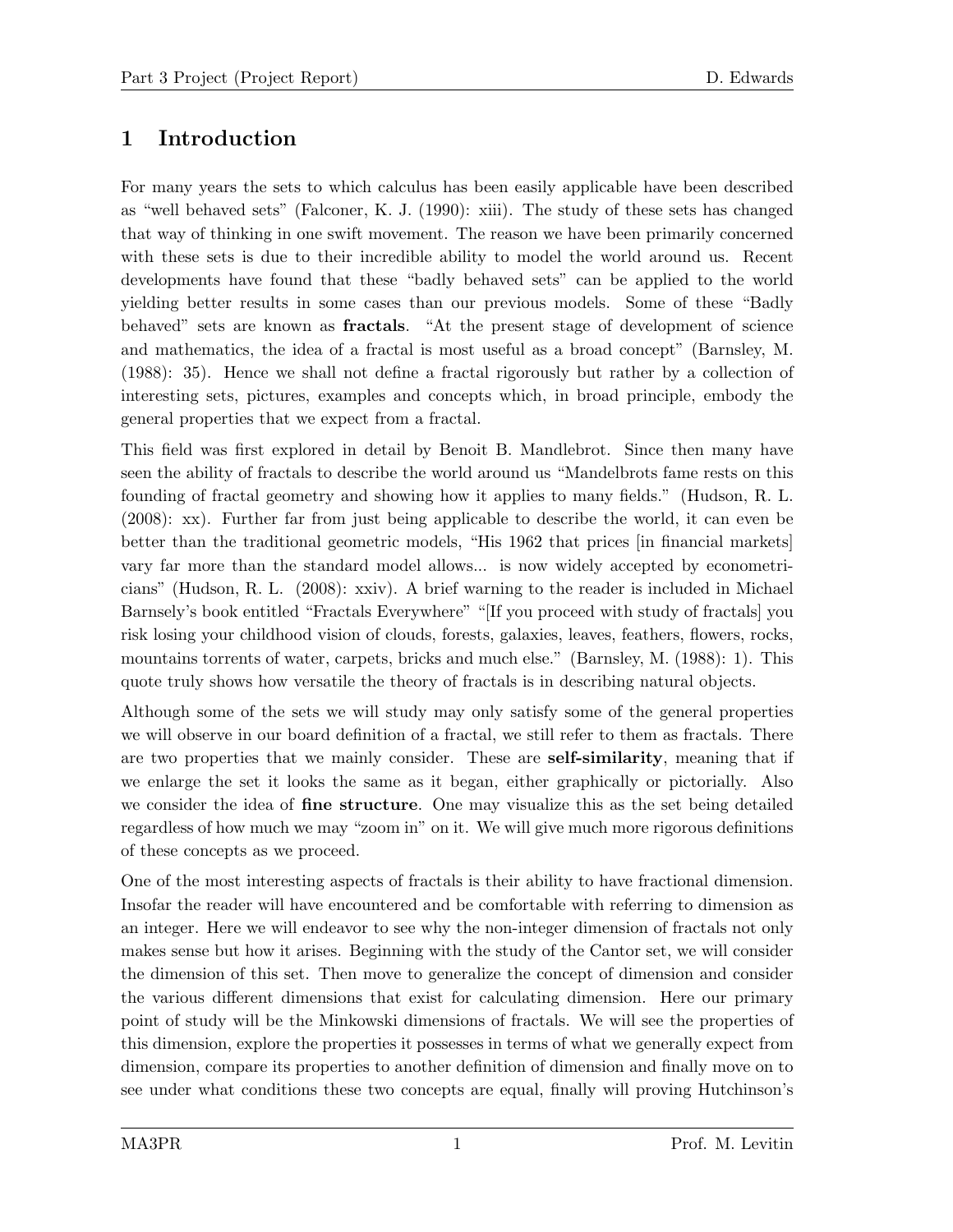theorem to answer this question.

### 2 Preliminaries

We here introduce or remind the reader of a few concepts that will be key in our discussion of fractals. All of the ideas that are discussed here that refer to metric spaces, openness or closure points may be found in any good book on basic topology. The reader is referred to "Introduction to Metric and topological spaces" (Sutherland, W. A. , 2009) for more information on this topic.

**Definition 2.1.** A set X is said to be **countable** if there exists an injective function  $f$ :  $X \to \mathbb{N}$ .

**Definition 2.2.** A function  $f: X \rightarrow y$  is called a **bi-Lipschitz** function if there exists 2 constants  $c_1, c_2$ , with  $0 < c_1 \leq c_2 < \infty$ , such that

$$
c_1|x - y| \le |f(x) - f(y)| \le c_2|x - y|
$$

The above two definitions are mainly reminders; it is assumed the reader is familiar with Lipschitz functions. The above definition is merely an extension of that idea. This definition may be found in "Fractal geometry" (Falconer, K. J. (1990): 8).

**Definition 2.3.** Let X be a set. A metric (or distance) on X is a function  $d: X \times X \to \mathbb{R}$ with the following properties:

- $(M1)$   $d(x, y) \geq 0 \quad \forall x, y \in X \& d(x, y) = 0 \Leftrightarrow x = y$
- $(M2)$   $d(x, y) = d(y, x)$   $\forall x, y \in X$
- $(M3)$   $d(x, z) \leq d(x, y) + d(y, z) \quad \forall x, y, z \in X.$

A **metric space** is a pair  $(X,d)$  where X is a set and d is a metric on X.

**Note:.** In general for the rest of this paper we will use  $X$  to denote a metric space and d will be mainly used as a general metric, unless otherwise stated. If we are referring to a subset of  $\mathbb{R}^n$  then we will be using  $F$ .

**Definition 2.4.** The **Euclidian metric** is defined to be if  $(x_1, x_2, \dots, x_n) = x \in \mathbb{R}^n$  and  $(y_1, y_2, \dots, y_n) = y \in \mathbb{R}^n$  we define the Euclidean metric (or Euclidean distance), denoted  $|x-y|$ , to be the metric  $|x-y|: \mathbb{R}^n \times \mathbb{R}^n \to \mathbb{R}$  where,

$$
|x - y| = \sqrt{\sum_{i=1}^{n} (x_i - y_i)^2}.
$$

**Note:.** When using the Euclidian metric we will be referring to the metric space  $(\mathbb{R}^{\times}, |\cdot|)$ . Unless otherwise stated.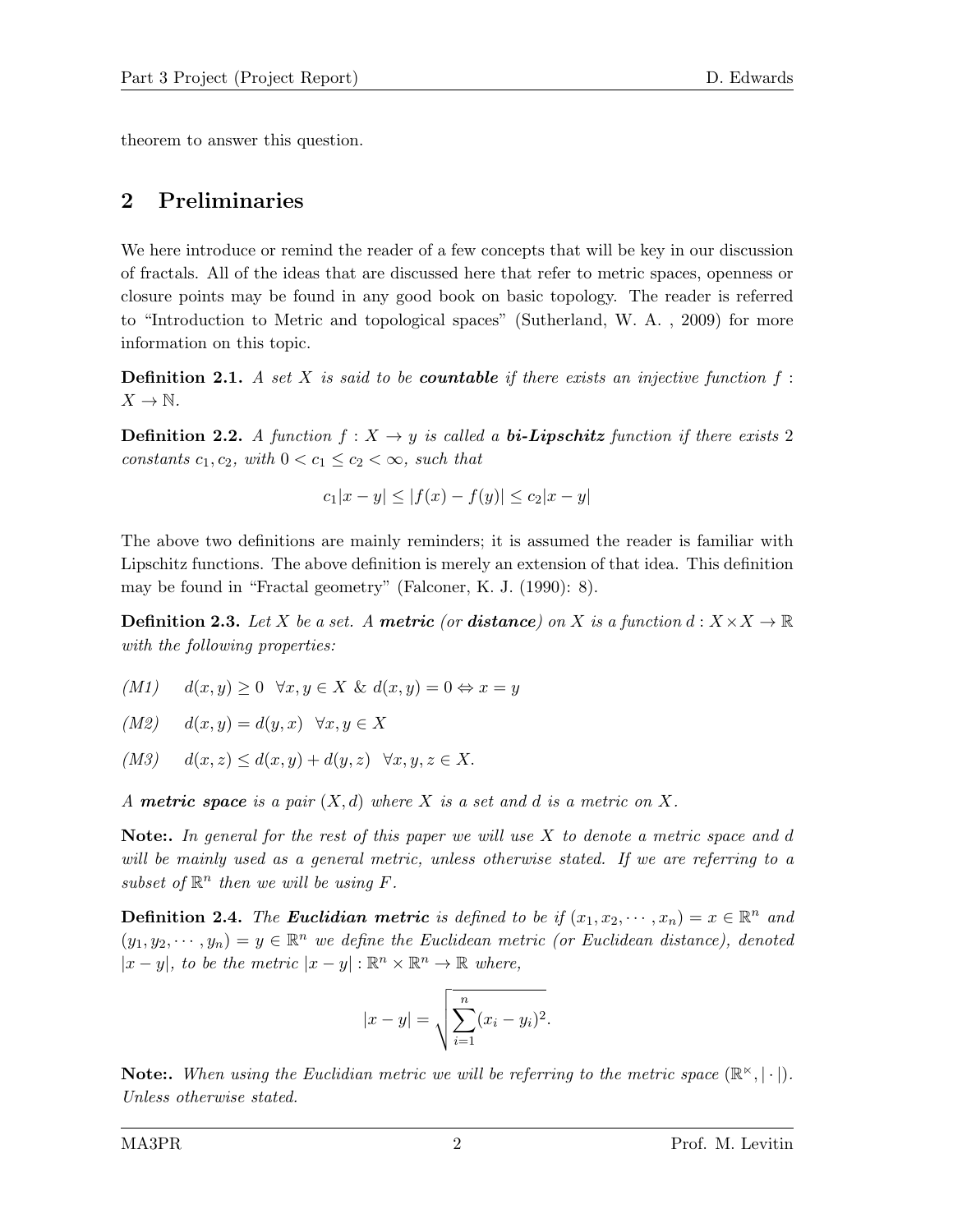**Definition 2.5.** Let  $(X, d)$  be a metric space,  $(x_n)_{n>1}$  be a sequence in X and let  $x_0 \in X$ . We say that  $(x_n)_{n\geq 1}$  converges to  $x_0$  in  $(X,d)$  as  $n\to\infty$ , and write  $x_n\to x_0$  in  $(X,d)$ as  $n \to \infty$ , if

$$
\forall \varepsilon > 0 \exists N \in \mathbb{N} \text{ such that } n \ge N \Rightarrow d(x_n, x_0) < \varepsilon
$$

The above notion is merely a generalization of continuity as the reader currently understands it. It is worth noting that if we choose d to be the Euclidian metric and  $X = \mathbb{R}$  then see that the above definition is precisely that of continuity of real analysis.

**Definition 2.6.** Let  $(X, d)$  be a metric space. We say that X is **complete** if every Cauchy sequence in X converges in X.

**Definition 2.7.** If  $(X, d)$  is a metric space with  $X \neq \phi$ . We define the **diameter** of  $A \subset X$ to be  $\sup\{d(x,y):x,y\in A\}$ . We denote this quantity by  $\text{diam}(A)$ .

In the above we are examining the maximum distance between any two points in the set. Considering a circle, we may see how this will yield its diameter and hence the name. Moreover this generalized definition is very good for all purposes.

**Definition 2.8.** Let  $(X, d)$  be a metric space. For and  $x_0 \in X$  and  $r > 0$ , we define the following sets:

 $B_r(x_0) = \{x \in X : d(x_0, x) < r\}$  the open ball of center  $x_0$  and radius r,  $\overline{B_r(x_0)} = \{x \in X : d(x_0, x) \leq r\}$  the closed ball of center  $x_0$  and radius r.

**Definition 2.9.** A set  $A \subset X$  is said to be **open** if

$$
\forall x \in A \; \exists \; B_r(x_0) \subset X.
$$

Further we call a set **closed** if the compliment of A in X, denoted  $A<sup>c</sup>$ , is open.

It is worth noting that openness and closedness are not exhaustive. That is if a set is not open that does not imply it is closed and the converse is true. Moreover if a set is closed that does not mean it is not open. A very quick check will show that  $\mathbb R$  is both open and closed.

**Definition 2.10.** A point  $x \in X$  is said to be a **closure point** of A if, for every  $r > 0$ , one has that  $B_r(x) \cap A \neq \emptyset$ . The set of all closure points of A is called the **closure of** A, and is denote  $\overline{A}$ .

**Definition 2.11.** We define the concepts of limit inferior and limit superior. These are respectively,

$$
\lim_{x \to 0} f(x) = \lim_{\varepsilon \to 0} (\sup \{ f(x) : x \in E \cap B_{\varepsilon}(a) - \{a\} \})
$$
\n(1)

$$
\overline{\lim}_{x \to a} f(x) = \lim_{\varepsilon \to 0} (\inf \{ f(x) : x \in E \cap B_{\varepsilon}(a) - \{a\} \}). \tag{2}
$$

If the values in (1) and (2) are equal then  $\lim_{x \to a} f(x)$  exists and is the common value of the two.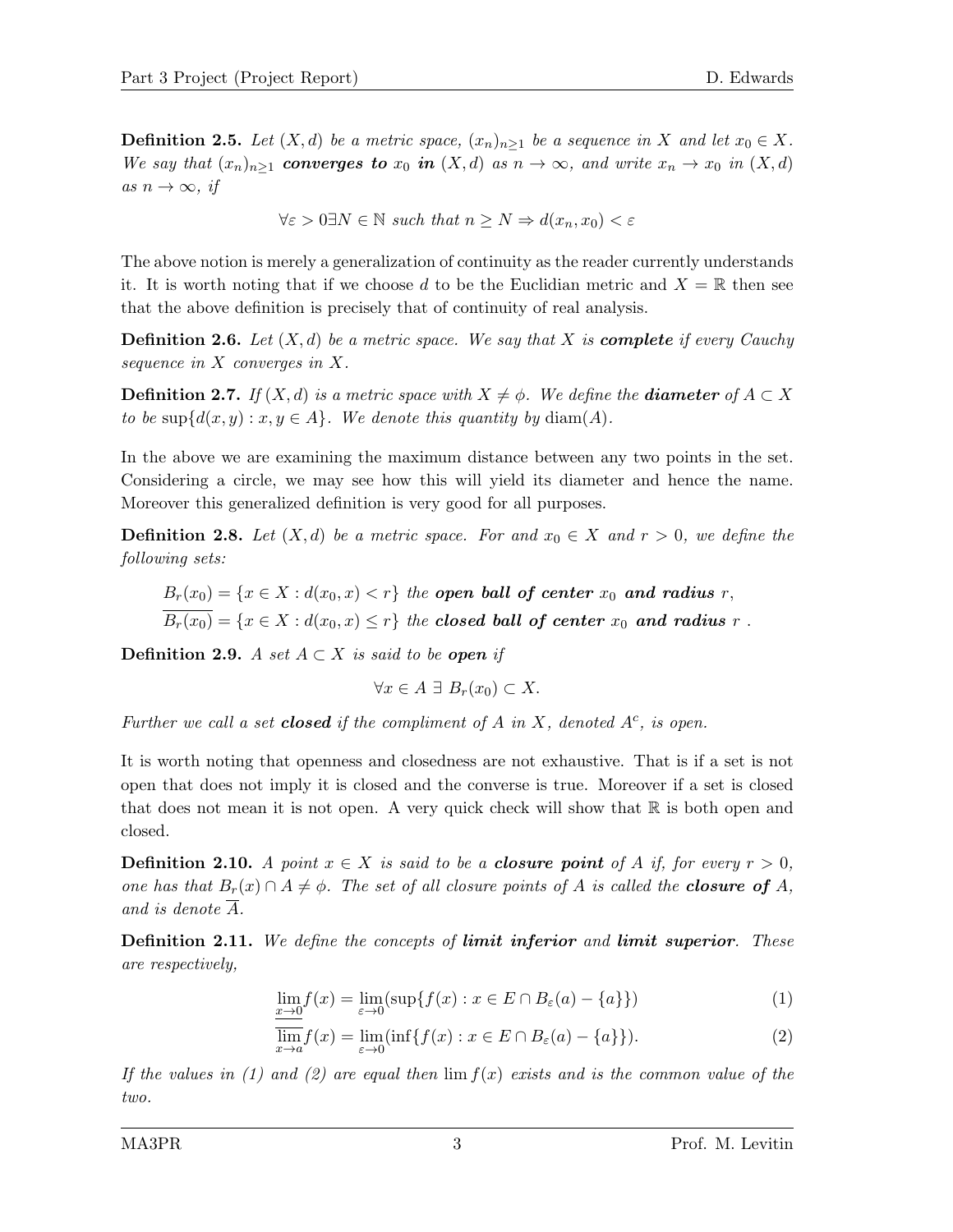

Figure 1: The middle third cantor set

In this definition we are seeking to maximize or minimize the sequence and then take its limit. These concepts are, in general, not equal as we will see later on.

### 3 Fractal Sets

#### 3.1 The middle third Cantor set

Insofar we have discussed the notation of a fractal set and a few of the properties we expect them to have. Now we seek to give some substance to the previous ideas by discussing some of the most famous examples of fractal sets in general. Unquestionably one of the most famous fractal sets is the middle third Cantor set. The middle third Cantor set is generated by taking the unit interval  $[0, 1]$ , which we denote  $C_0$ . We then split it into thirds and remove the middle third, giving 2 new intervals of width  $\frac{1}{3}$ ; these intervals are  $\left[0, \frac{1}{3}\right]$  $\frac{1}{3}$ and  $\left[\frac{2}{3}\right]$  $\frac{2}{3}$ , 1]. We call this new set  $C_1$ . We repeat this process to the two new intervals. This gives us 4 intervals, each of width  $\frac{1}{9}$ , which are  $\left[0, \frac{1}{9}\right]$  $\frac{1}{9}$ ,  $\frac{2}{9}$  $\frac{2}{9}, \frac{1}{3}$  $\frac{1}{3}$ ,  $\frac{2}{3}$  $\frac{2}{3}, \frac{7}{9}$  $\frac{7}{9}$  and  $\left[\frac{8}{9}\right]$  $\frac{8}{9}$ , 1]. We call this set  $C_2$ . We repeat this process n times to obtain  $C_n$ . The middle third Cantor set is the limit of  $C_n$  and  $n \to \infty$  (Falconer, K. J., 1990). A diagrammatical representation can be seen in (Figure 1).

We see here that this set is self-similar due to the way we generate the set we note that  $C_1$ is merely 2 copies of  $C_0$  scaled by  $\frac{1}{3}$ . Similarly  $C_3$  is merely 2 copies of  $C_2$  scaled by  $\frac{1}{3}$ . The middle third Cantor set, C, may be easily seen to be  $C = \bigcap_{n=1}^{\infty} C_n$ . Note that  $C_1 = C_0 \cap C_1$ and  $C_2 = C_0 \cap C_1 \cap C_2$ . Hence, substituting this definition into  $C = \lim_{n \to \infty} C_n$  we obtain  $C = \bigcap_{n=1}^{\infty} C_n$ . Indeed one may see that the middle third Cantor set merely consists of a set of single points. However no matter how far one may "zoom in" on a point the point is always still there. As it is simply a singularity, in a number line. So in this sense it may be considered as having fine structure.

#### 3.2 The von Koch curve

Another very famous fractal is the von Koch curve. This begins by taking an interval of unit length. We then split the interval into thirds. In the middle third we insert an equilateral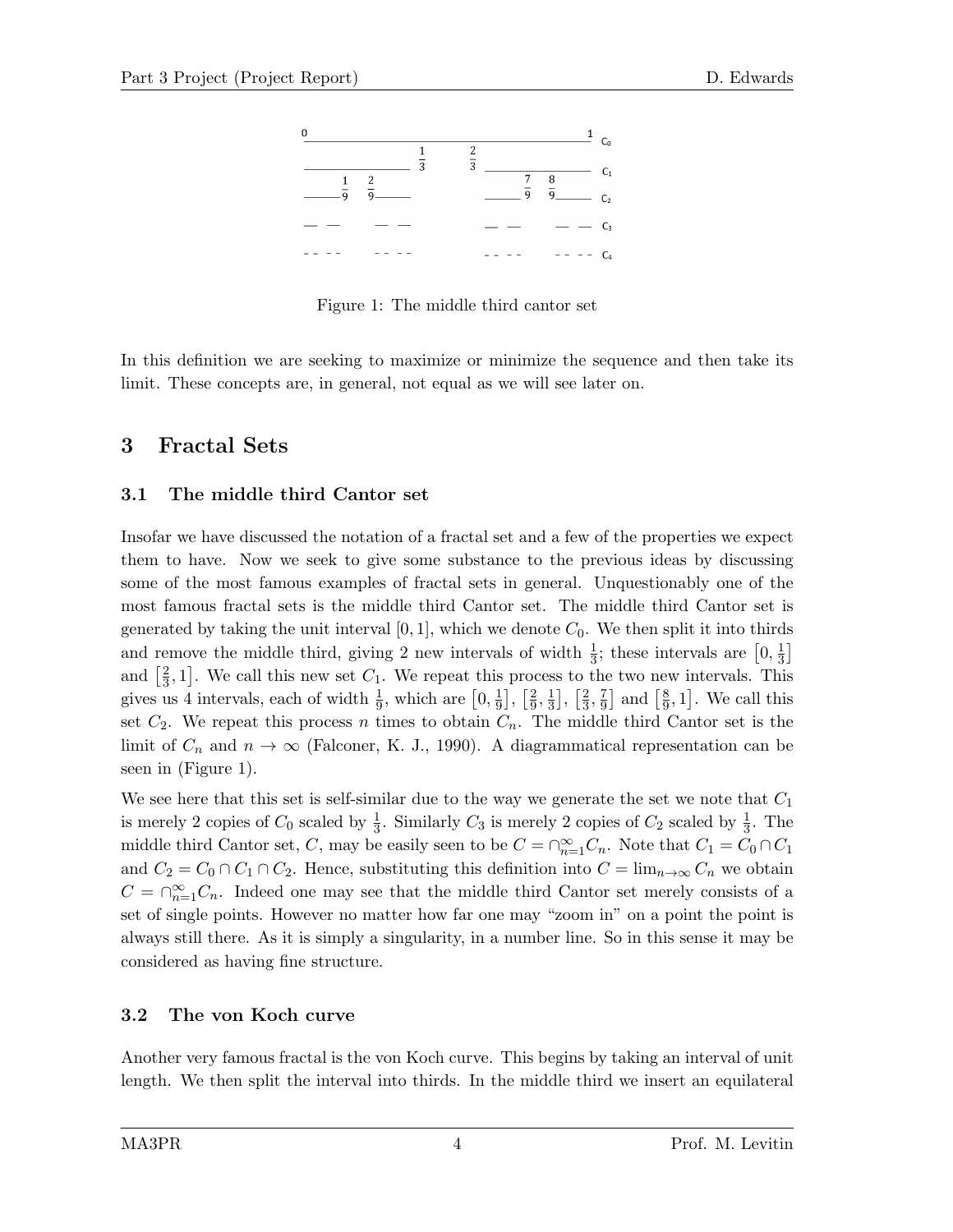triangle with no base (Falconer, K. J., 1990). We then repeat this process, infinitely. A graphic representation of this may be seen in (Figure: 2). The figure was generated using the Maple code written by Le Stang, A. (2013). We notice here that each of the lines in the first iteration looks like the starting intervals. The two end pieces are scaled by  $\frac{1}{3}$  and the two middle pieces are scaled by  $\frac{1}{3}$  and rotated appropriately. Again we see here the essence of self-similarity as discussed in the introduction. Here we can see that Von Koch curve must have fine detail as if a single side of the curve was straight the process would have been applied to it. Moreover we see here why this may be thought of as a "badly behaved". As there are no straight lines in the von Koch curve, it is nowhere differentiable, hence is very difficult to describe with traditional geometry. The reader is invited to see how this is constructed by observing Matlab code written by (Durrani, S. , 2014).

In (Figure: 2) we see the first, second third iteration of the Von Koch curve, denoted  $K_1, K_2, K_3$  respectively, as well as the final product.



Figure 2: The Von Koch curve

#### 3.3 The general properties of fractals

We see here some of the main properties that are shared by these two fractals. Both are very difficult to describe using traditional geometry, both have fine structure, both are selfsimilar and both are generated using a relatively simple process (in the case of the Von Koch curve and middle third Cantor set a recursive process). These are probably the most common properties shared by most fractals. Hence, in general, when we refer to a set A as a fractal it will have all or most of the following properties,

- (i) A has infinite detail, fine structure
- (ii) A is either very difficult or impossible to describe with traditional geometry
- (iii) A will be self-similar in some sense or another
- (iv) A will generally be defined in a very easy way. Either by an iterative process or normally.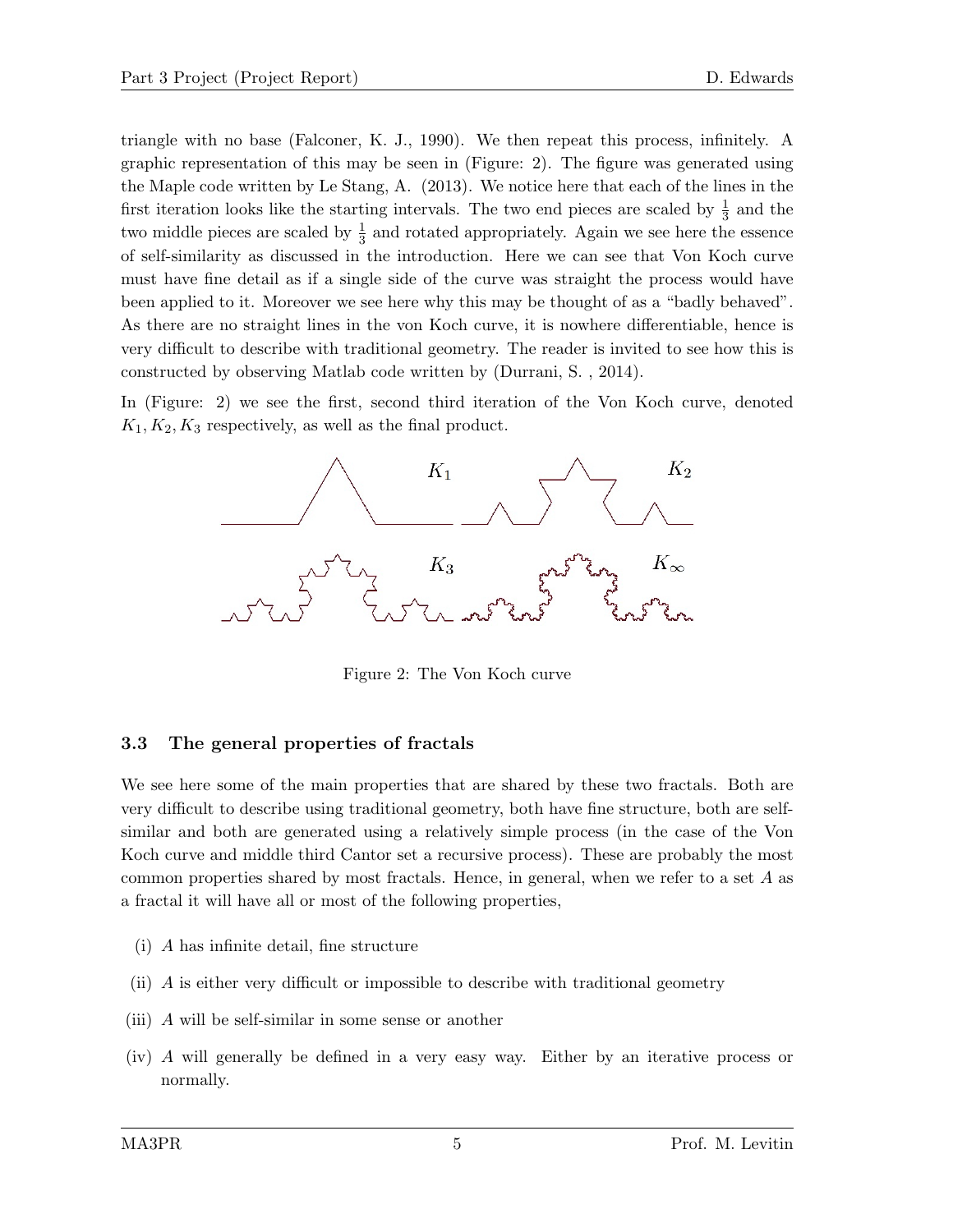

(a) The  $\delta$ -parallel body of a single point (b) The  $\delta$ -parallel body of a line

Figure 3: Two simple  $\delta$ -parallel bodies

While the above list is not a rigorous definition it will help us in understanding what a fractal is and what we will have in mind when considering a fractal (Falconer, K. J., 1990).

### 3.4 Dimensions of the von Koch curve and middle third Cantor set

In the introduction we hinted that the dimension of fractals could be fractional. We now try to give some justification to that statement. Consider the middle third Cantor set, as it is merely the collection of points having no length, but due to its fine structure near each point there are more points near any given point. Hence, although each point has no length there is always another point next to it much like an interval. So it seems to make sense that the dimension would lie somewhere between zero and one.

Again applying the same logic to the von Koch curve, this clearly has length  $\frac{4^k}{3k}$  $\frac{4^k}{3^k}$  at the  $k^t h$ iteration meaning it has infinite length, but does not have any area. Hence, it again seems to make sense that the dimension would lie between one and two. Indeed for both of these fractals the bounds we have placed on them are reasonable, which we will see this when we calculate their exact dimension later on.

## 4 Minkowski And Box Dimension

### 4.1 δ−Parallel Bodies

One of the most commonly used definitions of fractal dimension is the Minkowski (or box dimension). The first concept needed to introduce the concept of the Minkowski is that of a  $\delta$ -parallel body (Falconer, K. J., 1990). We define this as follows.

**Definition 4.1.** Let  $(X, d)$  be a metric space. We define the  $\delta$ -parallel body of a set  $A \subset X$ , denoted  $A_{\delta}$ , to be the set,

$$
A_{\delta} = \{ x \in X : d(x, y) \leq \delta \text{ for some } y \in A \}.
$$

We will see that  $\delta$ -parallel bodies have an intrinsic relationship with the concept of dimensions as we currently know it. We will be talking about the "lowest power of  $\delta$ ". We denote,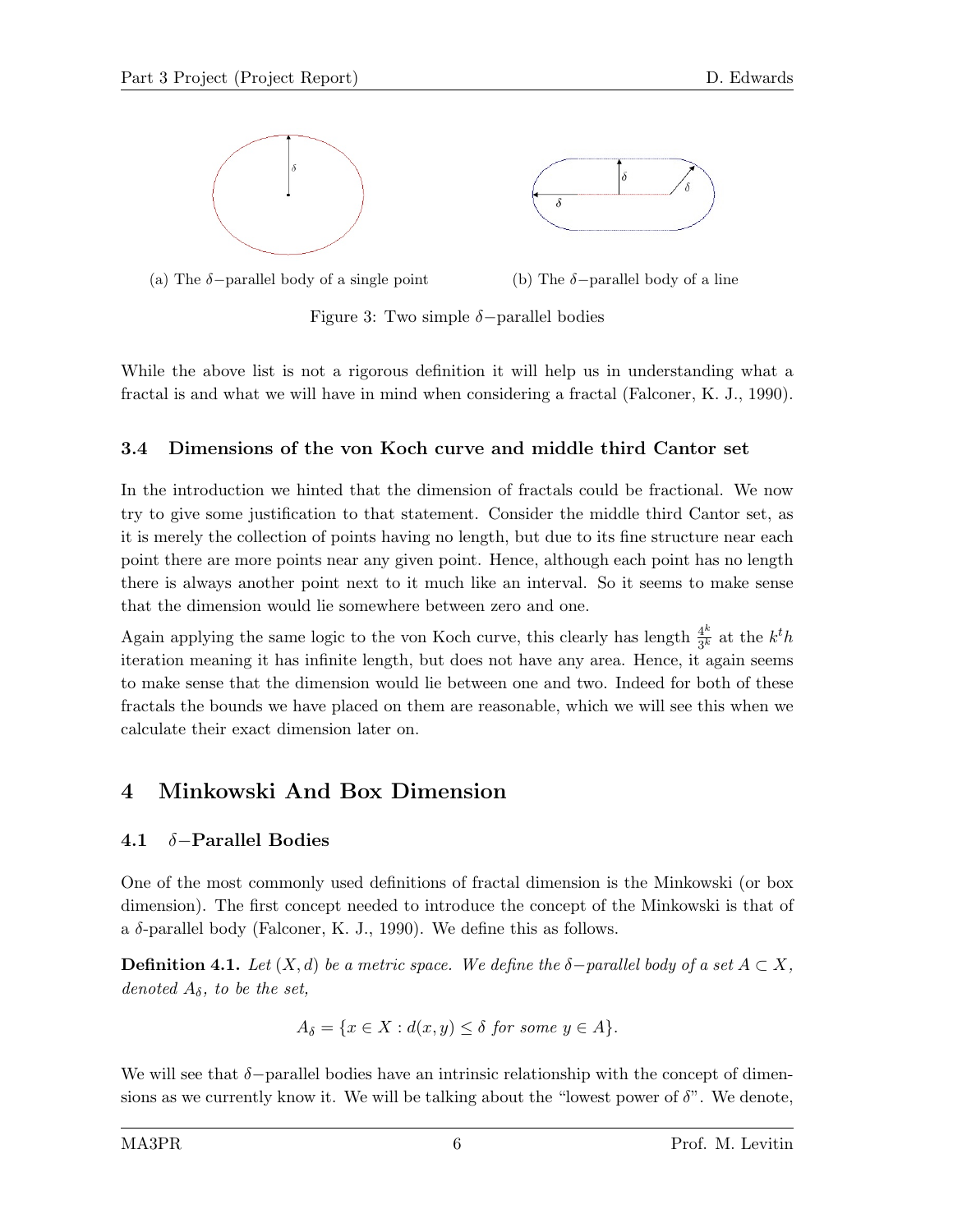$f(x) \sim \phi(x)$  if  $\frac{f(x)}{\phi(x)} \to 1$ . In a function of  $\delta$  then  $\phi(\delta)$  is clearly going to be the lowest power of  $\delta$ . Let  $A = \{a\}$ ,  $X = \mathbb{R}^2$ , and d be the Euclidean metric. Consider the  $\delta$ -parallel body of this set. This can be seen in (Figure : 3a). Now consider the volume of the area bounded by the red line in (Figure : 3a). This is obviously a circle by our definition of a  $\delta$ -parallel body. We may easily compute the volume of this, which we denote  $\mathrm{vol} A_{\delta}$  which is known to be vol $A_{\delta} = \pi \delta^2 \sim \pi \delta^{2-0}$ .

We can also consider the  $\delta$ -parallel body around an interval. In this case let  $B = [a, b]$  for some  $a, b \in \mathbb{R}$  with  $a < b, X = \mathbb{R}^2$ , and d as before. Then we may form the  $\delta$ -parallel body,  $A_{\delta}$ . This may be seen in (Figure 3b). The volume of this, denoted as above, is easily seen to be vol $B_{\delta} = 2\delta(b-a) + \pi \delta^2 \sim 2(b-a)\delta^{2-1}.$ 

One may also find the  $\delta$ -parallel body of a circular line known as the one dimensional torus. In this case we consider the unit circle  $C = \{x^2 + y^2 = 1 : x, y \in \mathbb{R}\}$ . We now have  $C_{\delta}$  as the area between 2 circles enclosing our original line, this may be seen in (Figure: 4a) and is the area enclosed by the red and yellow line with the blue circle being the set we are considering. It is also apparent one would have that  $\text{vol} C_{\delta} = \pi (1 + \delta)^2 - \pi (1 - \delta)^2 \sim 4 \pi \delta^{2-1}$ . We may consider a 2 dimensional unit circle centered at the origin, here we have  $D = \{x^2 + y^2 \le 1$ :  $x, y \in \mathbb{R}$ . This may be seen in in (Figure: 4b). It is worth noting an animated version of this plot is available see (Edwards, D., 2014). Here we have  $volD_{\delta} = \pi (1 + \delta)^2 \sim \pi \delta^{2-2}$ .

We notice that if we express the lowest power of  $\delta$  in vol $A_{\delta}$  where A is our set as 2 – s for an appropriate s, then s is the dimension of the set we are considering. We may also extend this idea to three dimensions, in this case we have that  $X = \mathbb{R}^3$ . So for the three of the sets we considered above, we now see that the  $\delta$ -parallel body for a single point is a sphere, for the line we have two hemispheres at each end of a tube around the line and for a circular line it would be the torus enclosing. These volumes may be seen in (Table: 1).

Again we notice here that is we express the lowest power of  $\delta$  in  $\mathrm{vol}A_{\delta}$ , where A is our set, as  $3 - s$  for an appropriate s, then s is the dimension of the set we are considering. In general, for an easily described geometric shape, we may say that for  $A \subset \mathbb{R}^n$  with the Euclidian metric and  $X = \mathbb{R}^n$  if  $A_\delta \sim \delta^q$  then the value s is the dimension of A given by,  $q = n - s$ .

| Shape, $A$    | vol $A_{\delta}$ in $\mathbb{R}^3$                                    |
|---------------|-----------------------------------------------------------------------|
| Single point  | $\frac{4}{3}\pi\delta^3 \sim \frac{4}{3}\pi\delta^{3-0}$              |
| Line          | $\frac{4}{3}\pi\delta^3 + \pi\delta^2(b-a) \sim \pi\delta^{3-1}(b-a)$ |
| Circular line | $2\pi^2 \cdot 1 \cdot (2\delta)^2 \sim 8\pi^2 \delta^{3-1}$           |

Table 1: The volume of certain parallel bodies

#### 4.2 Definition of Minkowski/Box Dimension

We observed above that the concept of dimension has a very intrinsic relationship with the concept of  $\delta$ −parallel bodies. We may now seek to define the Minkowski (or box) dimension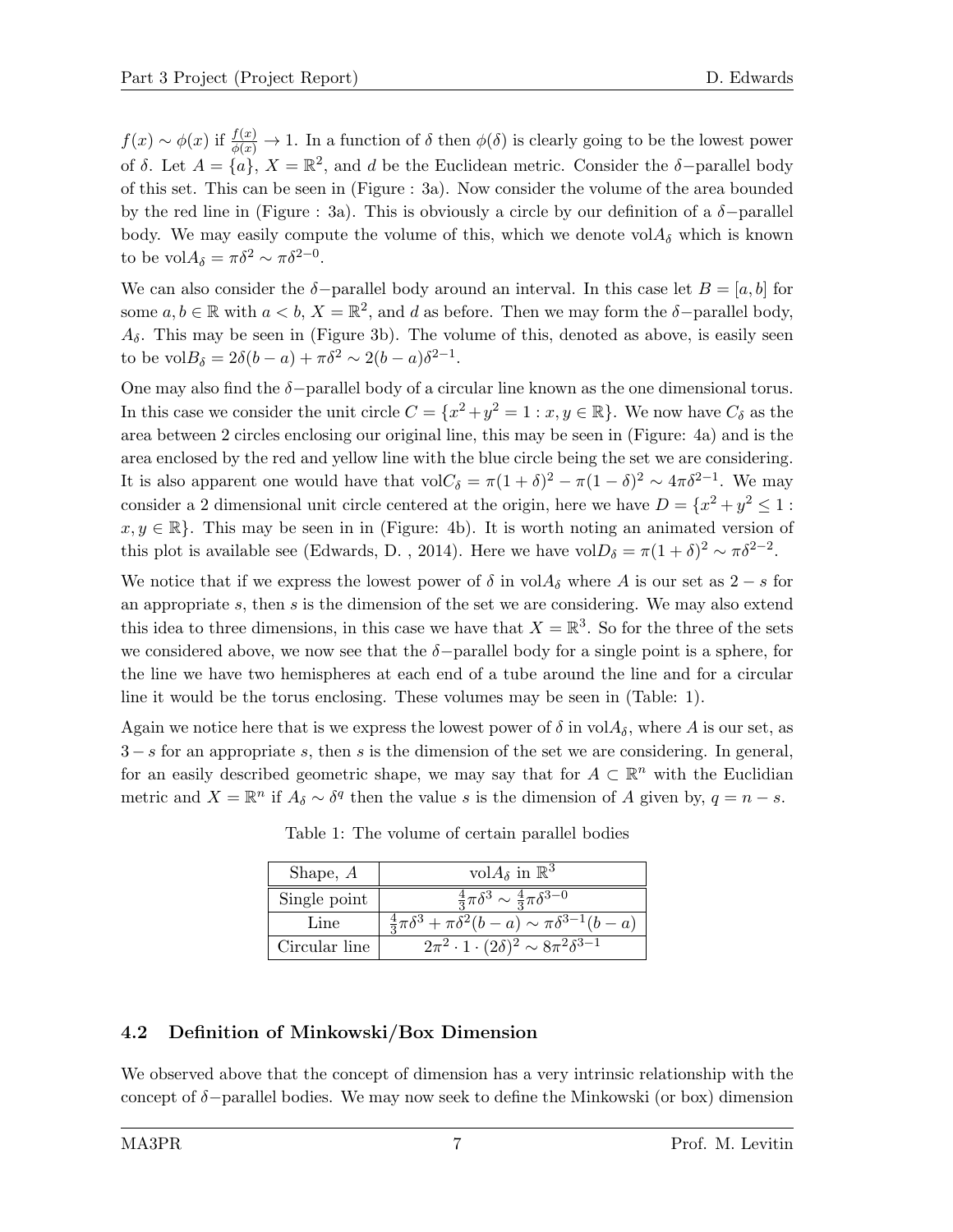





Figure 4: Two more  $\delta$ -parallel bodies

of fractals, herein referred to as just the Minkowski dimension. We noticed that the volume of a  $\delta$ -parallel body is different depending on set we are considering the  $\delta$ -parallel body to be in, i.e. X. So we will make definition to be explicit in our calculations.

**Definition 4.2.** Let  $A \subset \mathbb{R}^n$  with the Euclidean metric, then we define vol<sup>n</sup> $A_\delta$  to be the volume of  $A_{\delta}$  where  $X = \mathbb{R}^{n}$ .

We may now define the Minkowski dimension of a set (Barnsley, M., 1988).

Definition 4.3. If A is a subset of  $\mathbb{R}^n$ , then the upper and lower Minkowski dimensions are,

$$
\underline{\dim}_{B} A = n - \underline{\lim}_{\delta \to 0} \frac{\log \text{vol}^n(A_{\delta})}{\log \delta} \tag{3}
$$

$$
\overline{\dim}_{B} A = n - \overline{\lim}_{\delta \to 0} \frac{\log \text{vol}^{n}(A_{\delta})}{\log \delta}
$$
\n(4)

respectively, where  $F_{\delta}$  is the  $\delta$ -parallel body to F. If the quantities (3) and (4) are equal we refer to them as the **Minkowski dimension** or **box dimension** of  $F$  and we write

$$
\dim_B = n - \lim_{\delta \to 0} \frac{\log \text{vol}^n(F_\delta)}{\log \delta}.
$$

It is all very well quoting a definition and saying that this concept of definition. We now seek to justify the above definition, through some examples.

**Example 1.** (a) We seek to find the Minkowski dimension of a single point  $A = \{a\}$ , with  $X = \mathbb{R}^2$ . In this case as we have already discussed we have vol<sup>n</sup> $A_{\delta} = \pi \delta^2$ . Hence we have here that the upper and lower Minkowski dimensions, respectively, are,

$$
\underline{\dim}_{B} A = 2 - \underline{\lim}_{\delta \to 0} \frac{\log \pi \delta^2}{\log \delta} = 2 - 2 = 0
$$
\n(5)

$$
\overline{\dim}_{B} A = 2 - \overline{\lim}_{\delta \to 0} \frac{\log \pi \delta^2}{\log \delta} = 2 - 2 = 0,
$$
\n(6)

using L'Hospital to compute the limit. We have that the upper and lower sums are equal hence the Minkowski dimension is 0. We see here that this is equal to the dimension that we know of a singular point.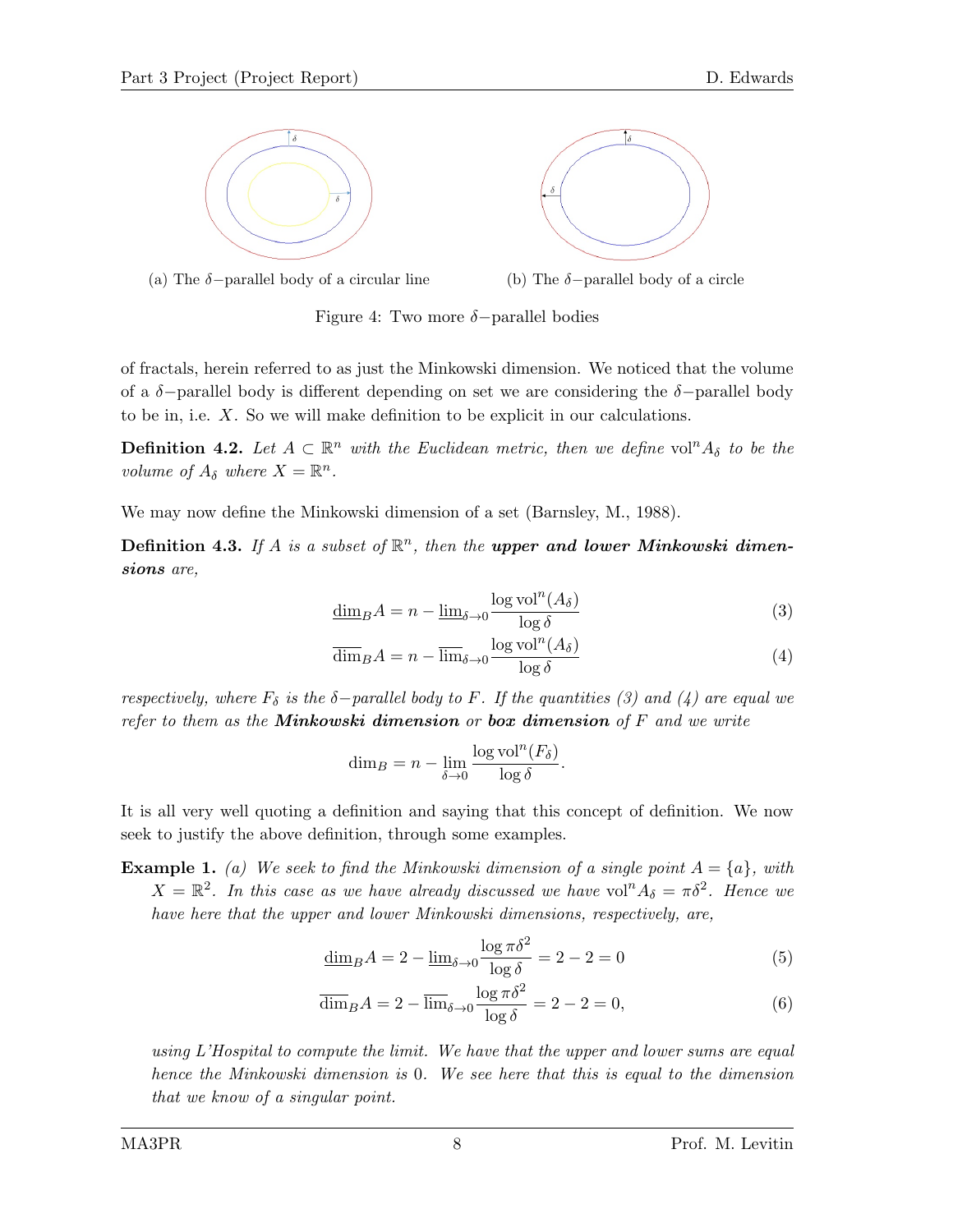(b) We have already discussed the dimension of a circular line in  $\mathbb{R}^3$ . We will now seek to compute the upper and lower Minkowski dimensions. These are respectively given by,

$$
\underline{\dim}_{B} A = 3 - \underline{\lim}_{\delta \to 0} \frac{\log 2\pi^2 \cdot 1 \cdot (2\delta)^2}{\log \delta} = 3 - 2 = 1
$$
 (7)

$$
\overline{\dim}_B A = 3 - \overline{\lim}_{\delta \to 0} \frac{\log 2\pi^2 \cdot 1 \cdot (2\delta)^2}{\log \delta} = 3 - 2 = 1,\tag{8}
$$

computing the limits as in the first example.

So we see here that this definition of dimension is consistent with our current knowledge of dimensions of such sets as points and lines. It is easily enough shown to also be consistent with our knowledge of dimension of shapes such as circles, spheres, cubes and other such sets that are easily described by current geometry. We will see later in this paper that this set is concept of dimension is also useful in describing the dimensions of fractals and while returning an integer for the value of dimension as we currently know it, it does indeed give us fractional dimension for the dimension of some fractals such as the Cantor set and von Koch curve as seen later.

#### 4.3 Alternative Definitions of Box Dimension

We now define a somewhat more useful version of the Minkowski dimension. This definition is one of the most widely used due, in part, to its relatively easy calculation (Falconer, K. J., 1990). We must first introduce another concept here to be able to make the definition.

**Definition 4.4.** Let F be a set and I a countable (or finite) indexing set. Let  $\{U_i\}_{i\in I}$  be a collection of sets. We say that  $\{U_i\}_{i\in I}$  is a  $\delta$ - cover of the set F if  $F \subset \bigcup_{i\in I} U_i$  with  $0 < \text{diam}(U) \leq \delta$  for each  $i \in I$ .

In the above definition we are seeking to take individual sets of diameter at most  $\delta$  and trying to cover the entire set with them, (Falconer, K. J., 1990). Now with this new definition we may make an alternative definition of the Minkowski dimension, the following proposition gives such a definition and we prove its equivalence to the previous definition of Minkowski dimension. The proof is lifted from "Fractal Geometry" (Falconer, K. J. (1990): 41-42).

**Proposition 4.1.** If F is a subset of  $\mathbb{R}^n$  then the upper and lower Minkowski dimensions are,

$$
\overline{\dim}_B F = \overline{\lim}_{\delta \to 0} \frac{\log N_{\delta}(F)}{-\log \delta}
$$

$$
\underline{\dim}_B F = \underline{\lim}_{\delta \to 0} \frac{\log N_{\delta}(F)}{-\log \delta}
$$

respectively, where  $\log N_{\delta}(F)$  is any of the following

(i) the smallest number of closed balls of radius  $\delta$  that cover F;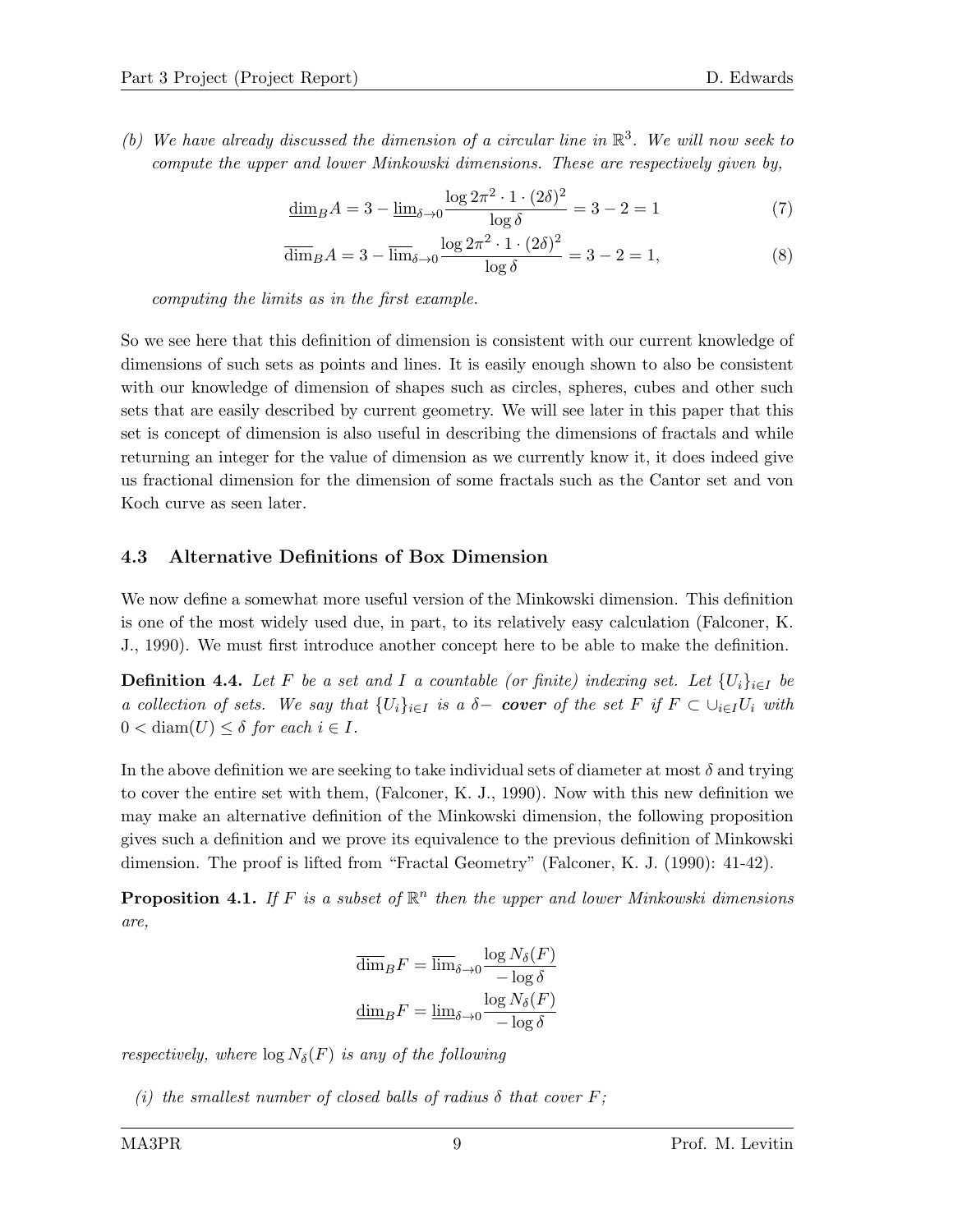- (ii) the smallest number of cubes of side  $\delta$  that cover F;
- (iii) the number of  $\delta$ -mesh cubes that intersect F;
- (iv) the smallest number of sets of diameter at most  $\delta$  that over  $F$ ;
- (v) the largest number of disjoint balls of radius  $\delta$  with centers in F.

*Proof.* Assume that F may be covered by  $N_{\delta}(F)$  balls of radius  $\delta$ . Now consider  $F_{\delta}$ . Plainly this may be covered with balls of radius  $2\delta$ . Hence we obtain,

$$
\text{vol}^n(F_\delta) \le N_\delta(F_\delta) c_n (2\delta)^n
$$

where  $c_n$  is the volume of a unit ball in the *n*th dimension,  $\mathbb{R}^n$ . Now we take logarithms of both sides of the above to yield,

$$
\frac{\log \mathrm{vol}^n(F_\delta)}{-\log \delta} \le \frac{\log(2^n c_n) + n \log(\delta) + \log(N_\delta(F))}{-\log(\delta)}.
$$

Proceeding to take limits we obtain,

$$
\lim_{\delta \to \delta} \frac{\log \text{vol}^n(F_\delta)}{-\log(\delta)} \le n + \underline{\dim}_B(F). \tag{9}
$$

A similar inequality holds for the upper limit. On the other hand if there are  $N_{\delta}(F)$  balls of radius  $\delta$  that are disjoint and with centres in F, then

$$
N_{\delta}(F)c_n(2\delta) \le \text{vol}^n(F_{\delta}).
$$

Taking logarithms and limits yields the opposite inequality to  $(9)$ , thus using definition  $(v)$  $\Box$ we have equality.

We have now calculated the dimension of the middle third Cantor set (Falconer, K. J.  $(1990): 43-44$ .

#### Example 2.

We now seek to compute the Minkowski dimension of the middle third Cantor set. We have already discussed that at each stage  $E_k$  we have  $2^k$  intervals, of total length  $3^{-k}$ . Hence if we covered the intervals of the Cantor set by the  $E_k$ , then we have that  $N_{\delta}(F) \leq 2^k$  provided  $3^{-k} < \delta \leq 3^{-k+1}$ , then from  $(4)$ 

$$
\overline{\dim}_B F = \overline{\lim}_{\delta \to 0} \frac{\log N_{\delta}(F)}{-\log \delta} \le \overline{\lim}_{k \to \infty} \frac{\log 2^k}{\log 3^{k-1}} = \frac{\log 2}{\log 3}.
$$

Additionally if an interval is of length  $\delta$  with  $3^{-k-1} \leq \delta < 3^{-k}$  then this must logically only intersect one of the intervals in the  $E_k$  by the width and definition of the Cantor set. There are exactly  $2^k$  of these intervals so at least  $2^k$  intervals of  $\delta$  width are necessary to cover F. Hence,  $N_{\delta}(F) \geq 2^{k}$ . This leads to  $\underline{\dim}_{B}(F) \geq \frac{\log 2}{\log 3}$ . We have the upper and lower Minkowski dimensions are equal. Hence we have that the Minkowski dimension of the Cantor set is  $\frac{\log 2}{\log 3}$ .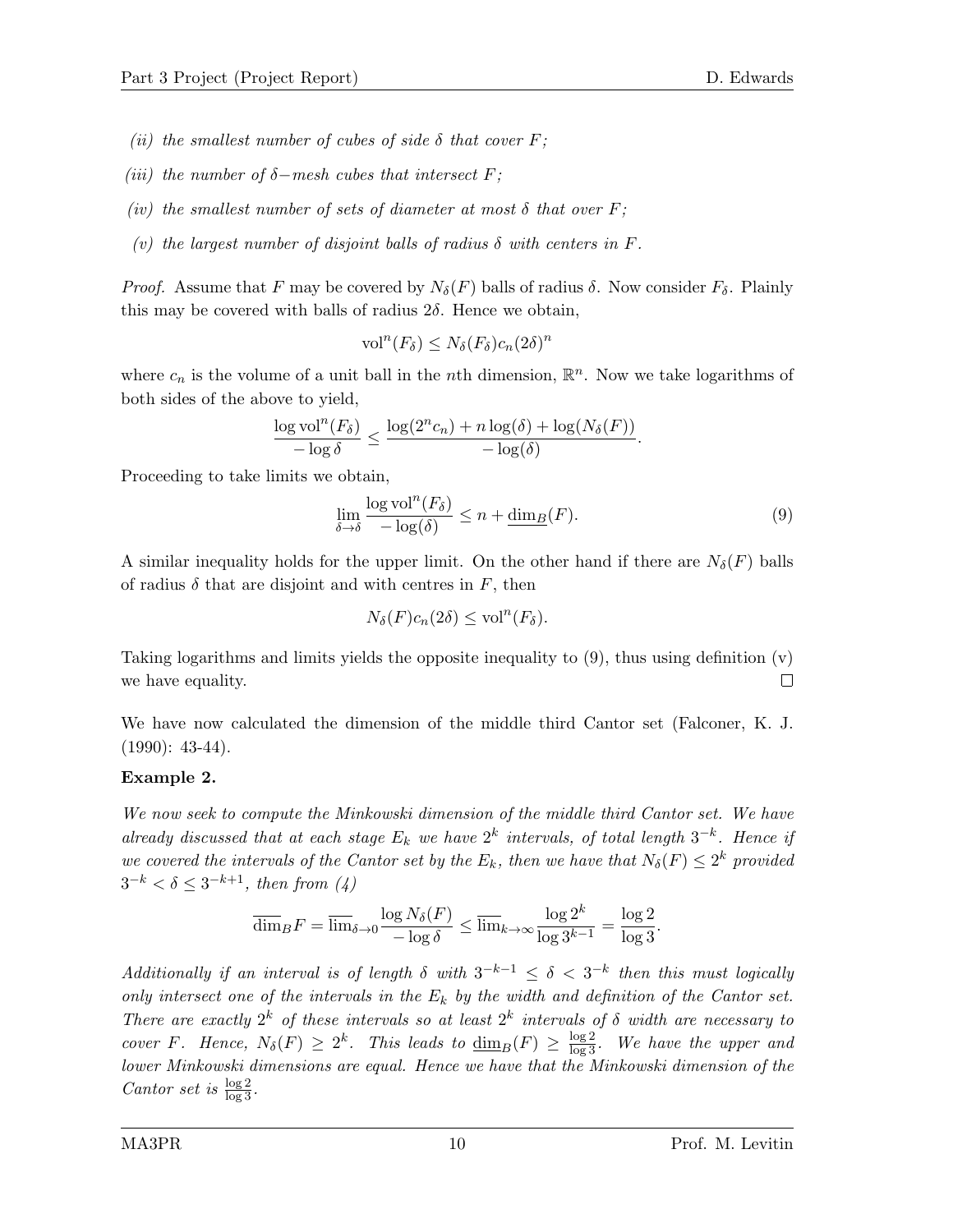### 5 Another concept of dimension

We will now consider an alternative definition of dimension. Alternative definitions can be useful to us because the Minkowski dimension can be somewhat limited. Before we can introduce this new concept of dimension we must first introduce the concept of a measure.

#### 5.1 Measures

Before we can introduce the concept of a measure we first define a field.

**Definition 5.1.** Let X be a space. Let F denote a nonempty class of subsets of X such that the following properties are true,

- (i)  $A, B \in \mathcal{F} \Rightarrow A \cup B \in \mathcal{F}$
- (ii)  $A \in \mathcal{F} \Rightarrow X \backslash A \in \mathcal{F}$ . Then  $\mathcal{F}$  is called a field.

For further reading on the topic of fields and extensions the reader is directed to (Norman, C. W. , 1986). Now we may define a measure.

**Definition 5.2.** A function  $\mu$  from a field, F, to a non-negative real number(i.e.  $\mu : \mathcal{F} \to$  $[0, \infty) \subset \mathbb{R}$ , is called a measure if the following three properties hold,

(a)  $\mu(\phi) = 0;$ 

(b) 
$$
\mu(A) \leq \mu(B)
$$
 if  $A \subset B$ 

(c) If  $A_1, A_2, \cdots$  is a countable (or finite) sequence of sets then

$$
\mu\left(\bigcup_{i=1}^{\infty} A_i\right) \le \sum_{i=1}^{\infty} \mu(A_i). \tag{10}
$$

A measure is called a **mass distribution** if  $0 < \mu(A) < \infty$ .

This definition may be found in "An introduction to measure theory" (Tao, T. , 2011).

#### 5.2 The Hausdorff Measure

Before we can define the Hausdorff dimension we need to define the Hausdorff measure (Falconer, K. J., 1990).

**Definition 5.3.** Suppose that  $F$  is a subset of  $X$  and  $s$  is a non-negative number. For any  $\delta > 0$  we define,

$$
\mathcal{H}^s_\delta(F) = \inf \left\{ \sum_{i=1}^\infty \text{diam}(U)^s : \{U_i\} \text{ is a } \delta-\text{cover of } F \right\}.
$$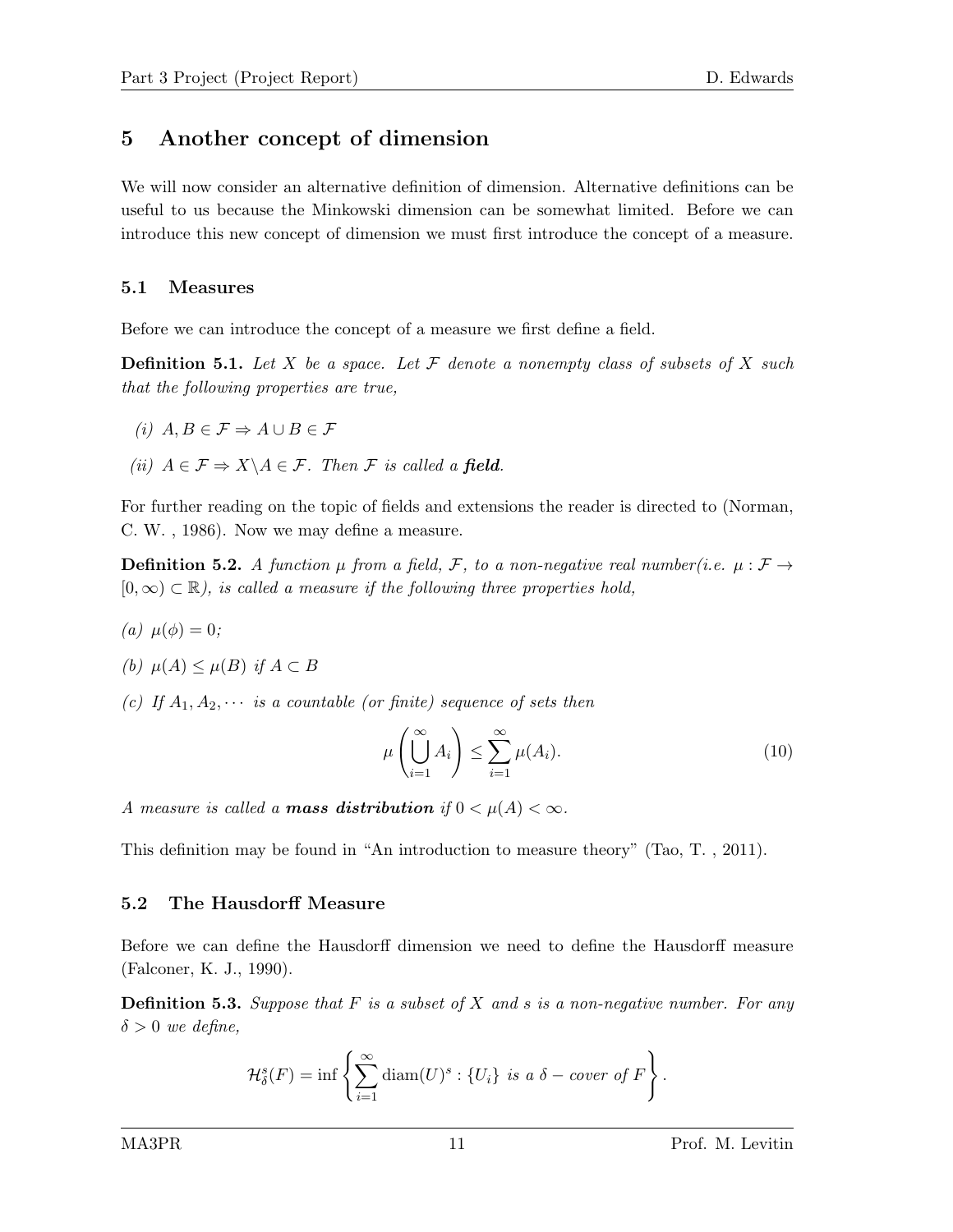So we aim to minimize the sum of  $s<sup>t</sup>$ h powers of the diameters of any cover of F of diameter at most  $\delta$ . As  $\delta$  decreases the class of covers of F which satisfy our conditions decreases. Therefore the infimum of  $\mathcal{H}^s_\delta$  increases and so must approach a limit . Considering the limit we define  $\mathcal{H}^s$  as follows

$$
\mathcal{H}^s(F) = \lim_{\delta \to 0} \mathcal{H}^s_{\delta}(F).
$$

We call  $\mathcal{H}^s$  the s-dimensional Hausdorff measure of F.

#### 5.3 Hausdorff Dimension

We may now define the Hausdorff dimension (Falconer, K. J., 1990).

**Definition 5.4.** The Hausdorff dimension, denoted dim<sub>H</sub> of a set  $F \subset X$  s defined by,

$$
\dim_H(F) = \inf\{s : \mathcal{H}^s(F) = 0\} = \sup\{s : \mathcal{H}^s(F) = \infty\}
$$

#### 5.4 Relationship between Hausdorff and Minkowski Dimension

It is important to understand the relationship between the Minkowski and Hausdorff dimension. It is already obvious that we have that  $\dim_B(F) \geq \dim_B(F)$ . We ask how the Hausdorff dimension fits into this. Now it is apparent from the definition of the Hausdorff measure that if we have that F may be covered by  $N_{\delta}(F)$  sets then  $\mathcal{H}^s_{\delta} \leq N_{\delta}(F) \delta^s$ . Now if we have that  $1 < H^s$  then  $\log N_\delta(F) + s \log(\delta) > 0$ , given that  $\delta$  is small enough. Thus,

$$
s \le \underline{\lim}_{\delta \to 0} \frac{\log N_{\delta}(F)}{\log \delta}.
$$

So we have that,

$$
\dim_H(F) \le \dim_B(F) \le \overline{\dim_B}(F). \tag{11}
$$

This gives us a very good idea of how the two relate (Falconer, K. J. (1990): 42-43) and will be used in the final step of our principle result.

### 6 Properties Of Dimension

#### 6.1 Properties of Dimension

In so far we have discussed two different concepts of dimension. We have yet to give any rigorous definition of what a function that yields "dimension" is (Falconer, K. J. (1990): 29). From our previous studies there are a few properties we expect from dimension. These are listed below and we will give justification for them.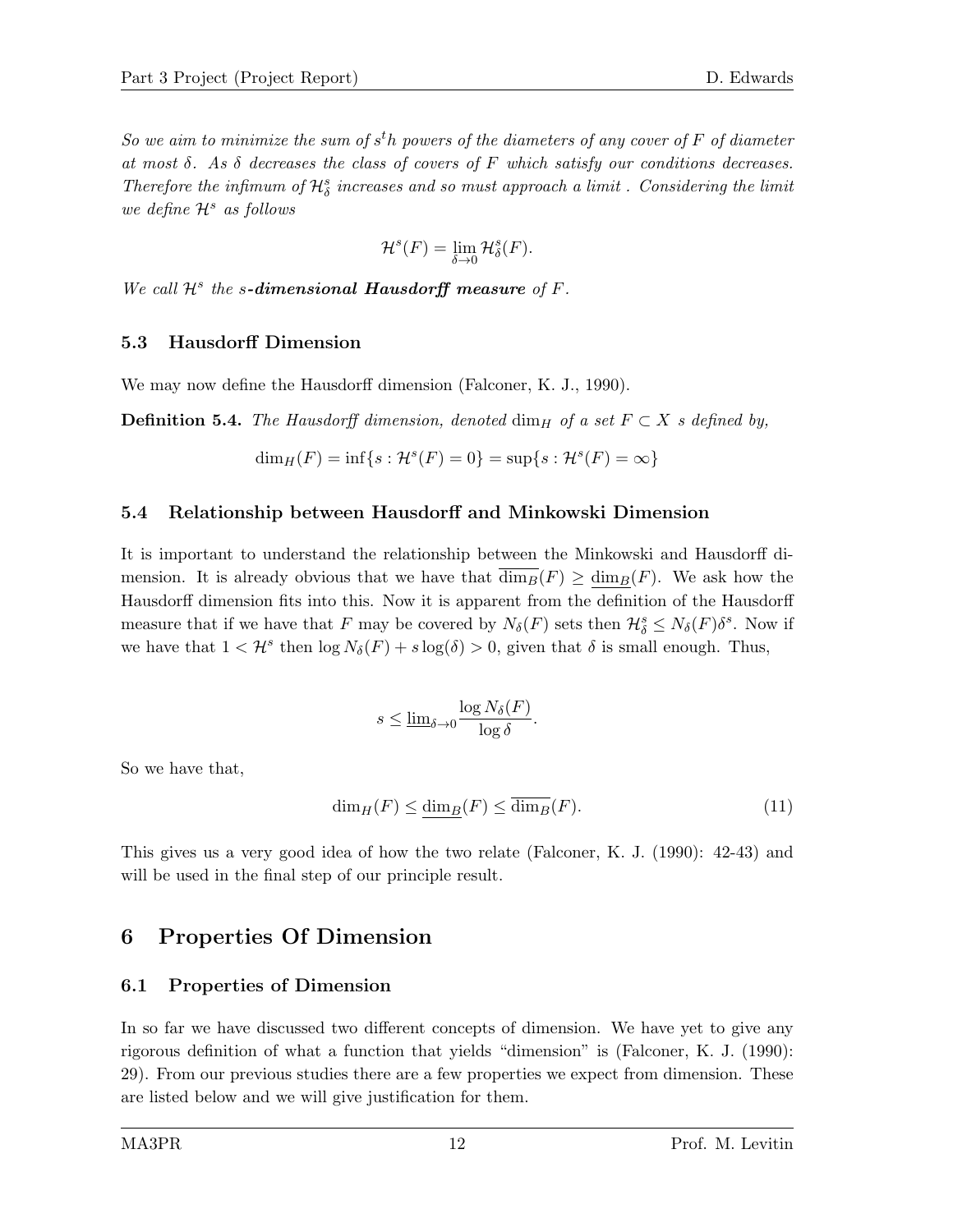#### 6.1.1 Properties of General Dimension

- (i) **Monotonicity:** If  $E \subset F$  then  $\dim(E) \leq \dim(F)$ .
- (ii) Stability:  $\dim(E \cup F) = \max{\dim(E), \dim(F)}$
- (iii) Countable stability:  $\dim(\bigcup_{i=1}^{\infty} F_i) = \sup_{1 \leq i < \infty} {\dim F_i}$
- (iv) Geometric invariance:  $\dim(f(F)) = \dim(F)$  if f is a transformation of  $\mathbb{R}^n$  such as a translation, rotation, similarity or affinity.
- (v) Countable sets dimension:  $\dim(F) = 0$  if F is finite or countable.
- (vi) Open set dimension: If F is an open subset of  $\mathbb{R}^n$  then  $\dim(F) = n$ .

The first is quite apparent as we expect a smaller set to have smaller dimension. Next we talk about stability. It seems logical that the union of two sets could not increase dimension, and extending this idea to a countable number of sets we obtain the countable stability condition. Following that we consider geometric invariance, one would assume that by turning a set you could not reduce its dimension; a line turned  $\frac{\pi}{2}$  is still a line, similarly with a square. Indeed moving a shape in  $\mathbb{R}^n$  should not change its dimension. We know that the dimension of a point is zero. This means that, from the countable stability condition, if  ${F_i}$  is a countable collection of singletons then again we would have dimension zero. Lastly; if F is an open set, then by definition of an open set  $\exists r > 0$  such that  $B_r(a) \subset F$  for some  $a \in F$ . Then we have that the dimension of F must be at least n this and obviously it cannot be greater than n as  $F \subset \mathbb{R}^n$  so therefor we must have that the dimension of F is exactly n. (Assuming our definition of dimension is less than or equal to the topological dimension.)

These are the properties we primarily think of when we discuss dimension. Although these are what we generally think a concept of dimension should have, we will not require that dimension should have all of these. Here we adopt the same approach as we did when defined a fractal and as such ask that the reader forms a broad concept of dimension and not a rigorous definition. This will be more advantageous to us, as we will see in the next section that the concepts of dimension we have already discussed insofar don't satisfy all of these conditions.

### 6.1.2 Properties of Minkowski & Hausdorff dimension

We now explore the properties of the Minkowski and Hausdorff dimensions. After defining these it is important to know their limits. We will then seek to make a new definition, a modified Minkowski dimension. This will be to address the properties that the Minkowski dimension does not satisfy and, as it is of our primary focus, see which properties the modified Minkowski dimension satisfies (Falconer, K. J. (1990): 29,44).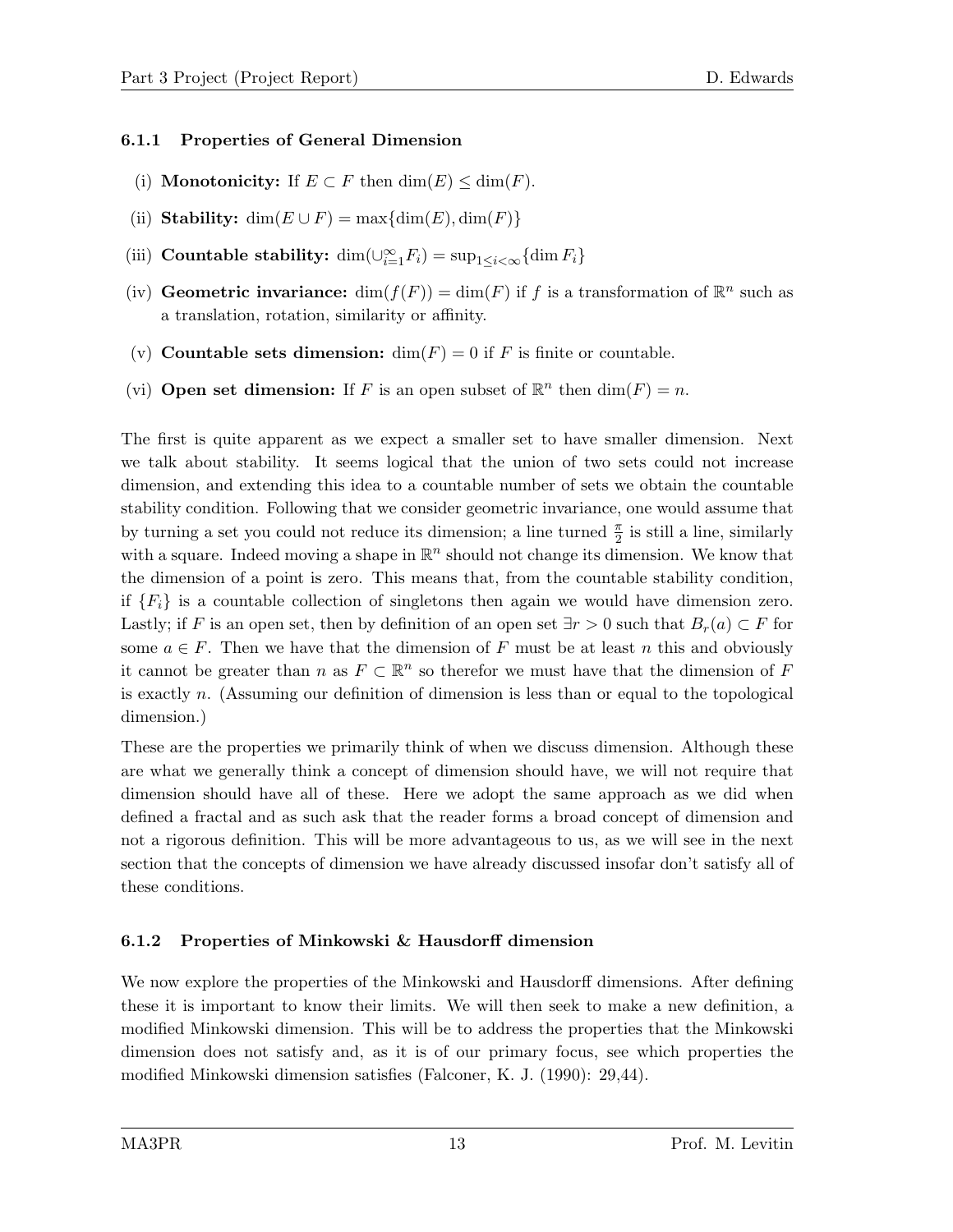| Property                 | $\dim_B$ | $\dim_B$ | $\dim_H$ |
|--------------------------|----------|----------|----------|
| Monotonicity             |          |          |          |
| Stability                |          |          |          |
| Countable Stability      |          |          |          |
| Lipschitz Invariance     |          |          |          |
| Countable Sets Dimension |          |          |          |

Table 2: Properties of dimension

We see here that although the Hausdorff dimension satisfies these conditions, the Minkowski dimension is much more limited. The advantages of the Minkowski dimension is that in general it is much easier to calculate. However this is at a loss as can be seen above in the table or from the definition. We see that the Minkowski dimension relies on the upper and lower Minkowski dimension to be equal, and if they are not then the dimension does not exist. While the Hausdorff dimension has many more properties that we may consider "nice", it is in principle much harder to calculate than the Minkowski dimension. So we see that while both have their merits, they both have drawbacks as well. We now question whether we could "improve" the Minkowski dimension. Could we through a different definition, which is formed along the same lines of thinking, that we recoup the properties we would like? We explore this idea below.

### 6.2 Modified Minkowski Dimension

**Definition 6.1.** We define here the **modified Minkowski** dimension. If  $\{U_i\}$  is a cover of F then we define the upper and lower modified Minkowski dimensions to be

$$
\overline{\dim_{MB}}(F) = \inf \left\{ \sup_i \overline{\dim_B}(U_i) : F \subset \bigcup_{i=0}^{\infty} U_i \right\}
$$

$$
\underline{\dim_{MB}}(F) = \inf \left\{ \sup_i \underline{\dim_B}(U_i) : F \subset \bigcup_{i=0}^{\infty} U_i \right\}
$$

respectively.

This gives us all of the properties that we stipulated a concept of dimension should have (Falconer, K. J. (1990): 46). However we do note here that we have merely defined a different concept of dimension, although it is a function of the Minkowski dimension. The natural questions we ask is are these two concepts similar? The best result we could have would be finding they are very similar i.e. returning the same value for many sets. So we ask when these two concepts are equal. The following proposition gives us some idea of this.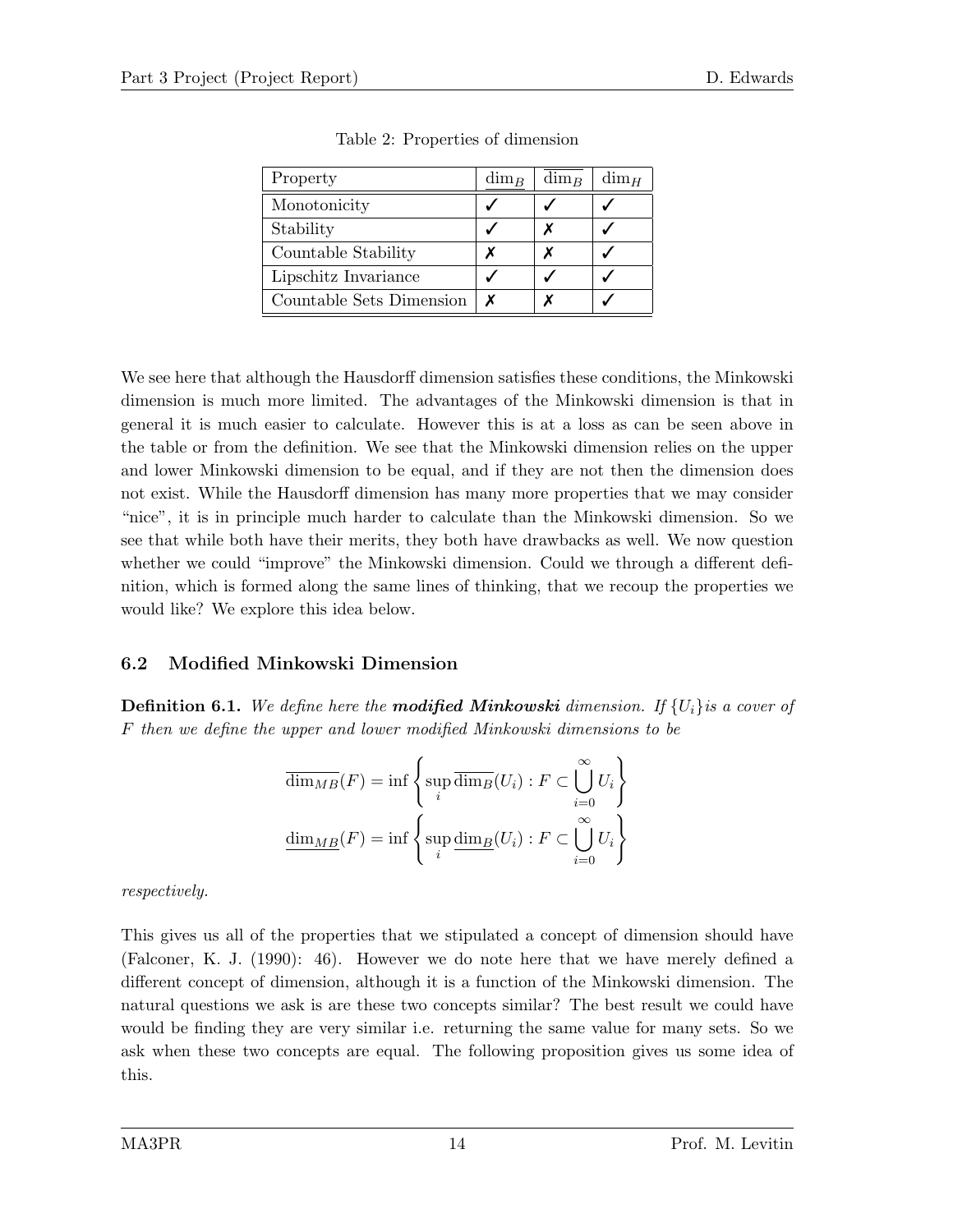**Proposition 6.1.** Let  $F \subset \mathbb{R}^n$  be compact. Suppose that

$$
\overline{\dim_B}(F \cap V) = \overline{\dim_B}(F)
$$

for all open sets V that intersect with F. Then  $\overline{\dim}(F) = \overline{\dim}_{M} \overline{B}$ . A similar result holds for the lower Minkowski dimensions.

Note:. We omit this proof due to the large amount of topology and functional analysis required to prove Baire's category theorem. The proof of Baire's category theorem can be found in (Rudin, W. , 1987) and the proof of this proposition can be found on (Falconer, K. J.  $(1990): 46$ .

## 7 Hutchinson's Theorem And Self Similar Sets

After defining these two concepts of dimension the natural question to ask if these concept are equivalent and, if they are not, when are they equal, if ever. This shall be our main result. We first propose the mass distribution principle (Falconer, K. J. (1990): 55).

#### 7.1 Mass Distributions And The Mass distribution Principle

**Proposition 7.1.** Let  $\mu$  be a mass distribution on F and suppose that for some s there are numbers  $c > 0$  and  $\delta > 0$  such that

$$
\mu(U) \le c \cdot \text{diam}(U)^s
$$

for all sets U with  $\text{diam}(U) \leq \delta$ . Then  $\mathcal{H}^s \geq \frac{\mu(F)}{c}$  $rac{F}{c}$  and

$$
s\leq \dim_H(F)\leq \underline{\dim_B}(F)\leq \overline{\dim_B}(F).
$$

*Proof.* If  $\{U_i\}$  is any cover of F then

$$
0 < \mu(F) = \mu\left(\bigcup_{i} U_i\right) \le \sum_{i} \mu(U_i) \le c \sum_{i} \text{diam}(U_i)^s.
$$

Taking the infimum of both sides, we obtain  $\mathcal{H}_{\delta}^{s} \geq \frac{\mu(F)}{c}$  $\frac{F}{c}$  if  $\delta$  is small enough, so  $\mathcal{H}^s(F) \geq$  $\mu(F)$  $\Box$ c

### 7.2 Contractions And Similarities

When we defined the fractal we talked a lot about self-similarity we now seek to give some substance to this idea.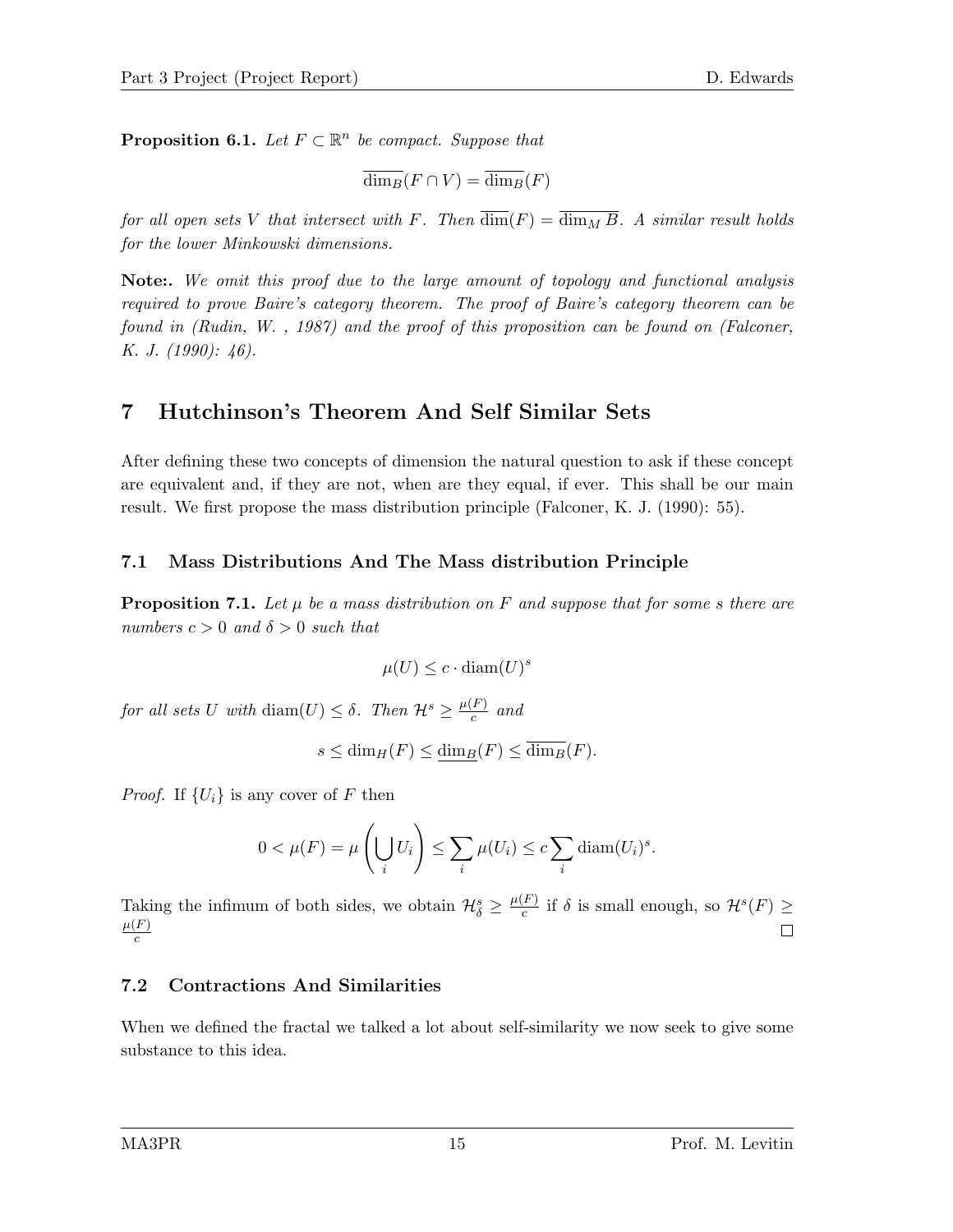**Definition 7.1.** A transformation  $S: X \to X$ , on a metric space  $(X,d)$ , is called a contraction mapping if there is a constant  $0 \leq s \leq 1$  such that

$$
d(f(x), f(y)) \le c \cdot d(x, y) \quad \forall x, y \in X
$$

where the number c is the **ratio** for f. Moreover if we have equality in the above equation then we call  $f$  a **similarity** (Barnsley, M., 1988).

#### 7.3 Invariant Sets

**Definition 7.2.** If we have that  $S_1, \dots, S_n$  are contractions. We call a subset F of D **invariant** for the transformation  $S_1, \dots, S_n$  if

$$
F = \bigcup_{i=1}^{n} S_i(F).
$$

This definition, and an alternative proof of our main theorem may be found in (Hutchinson, J. E., 1981). Before we may continue we must make one last topological definition, this may also be found in (Sutherland, W. A. , 2009)

**Definition 7.3.** If A is a subset of a metric space  $(X, d)$  and A is covered by a family of open sets  $\{U_i\}$  we call the family an **open cover of** A. We call A **compact** if every open covering of A contains a finite number of sets  $\{V_i\}$  which cover A and we have  $\cup V_i \subset \cup U_i$ .

We may prove a theorem here which is necessary for our main result. This theorem and proof may be found in "Fractal geometry" (Falconer, K. J. (1990):114-115).

**Theorem 7.1.** Let  $S_1, \dots, S_k$  be contractions  $D \subset \mathbb{R}^n$  such that,

$$
d(S_i(x), S_i(y)) \le c_i \cdot d(x, y) \quad \forall x, y \in X
$$

with  $0 < c_i < 1$  for  $1 \leq i \leq k$  and d as the Euclidean metric. Then there exists a unique compact set F that is invariant under the contractions  $S_i$ . Moreover if we define a transformation S on the class of non-empty compact sets that are subsets of D by,  $S(E)$  =  $\cup_{i=1}^m S_i(E)$ . With the notation  $S^k(E)$  for the kth iteration of S given by,

$$
S^k(E) = \bigcup_{J_k} = S_{i_1} \circ S_{i_2} \circ \cdots \circ S_{i_k}
$$

where  $J_k$  is the set of all sequences with k terms  $(i_1, \dots, i_k)$  with  $1 \leq i_j \leq m$ . Then we have that,

$$
F = \bigcap_{k=1}^{\infty} S^k(E)
$$
\n(12)

for any non-empty compact set  $E \subset D$  such that  $S_i(E) \subset E$  for each i.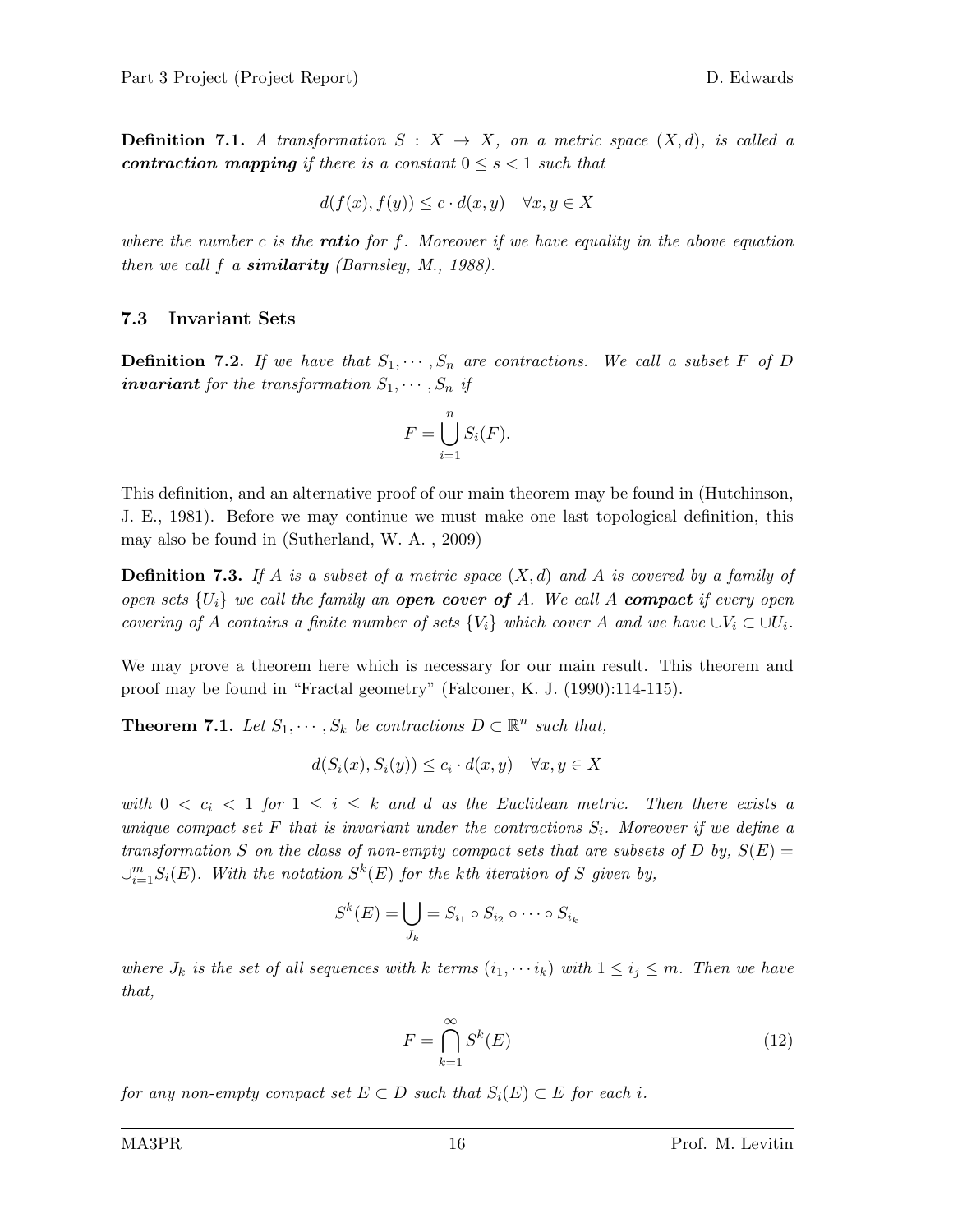*Proof.* Note that if we apply S to any non-empty compact set we obtain a non-empty compact set. Let E be any set satisfying the condition  $S_i(E) = E \forall i$ . We may take  $B_r(0) \cap D$ , which will suffice for our purpose as long as r is sufficiently large. Then we have that  $S^k(E) \subset$  $S^{k-1}(E)$  i.e.  $S^k$  is a decreasing sequence of non-empty compact sets. These compact sets have necessarily non-empty compact intersection. We denote this by  $F = \bigcap_{k=1}^{\infty} S^k(E)$ . Now since we have that  $S^k(E)$  is a decreasing sequence, it follows that  $S^0(F) = S(F) = F$ , hence F is invariant.

Now we claimed that this set  $F$  is invariant. We now seek to prove this claim. We defined a metric on the space of  $\mathcal{L} = \{A : A \text{ is compact and } A \subset D\}$ . We denote this as e and define it as follows,

$$
e(A, B) = \inf \{ \delta : A \subset B_{\delta} \text{ and } B \subset A_{\delta} \}.
$$

This is easily checked to be a metric We do so by satisfying the three criteria we stated in the introduction. The first two are fairly apparent, as from the definition of a  $\delta$ -parallel body we must have that  $\delta \geq 0$ , and if  $\delta = 0$  then  $A \subset B_0 = B$ , also  $B \subset A_0 = A$  so  $A = B$ . Moreover, from the definition of our metric, changing the places of  $A$  and  $B$  has no effect due to the symmetry of the definition, thus the third condition is also true. Now we have that  $(\mathcal{L}, e)$  is a metric space. So consider if A and B are invariant sets, then,

$$
e(S(A), S(B)) = e\left(\bigcup_{i=1}^{m} S_i(A), \bigcup_{i=1}^{m} S_i(B)\right) \le \max_{1 \le i \le m} e(S_i(A), S_i(B)),
$$

as if  $(S_i(A))_{\delta} \supset S_i(B) \Rightarrow (\cup_{i=1}^m S_i(A))_{\delta} \supset \cup_{i=1}^m S_i(B)$ . Hence we have that,  $e(S(A), S(B)) \le$  $(\max_{1 \leq i \leq m} c_i) e(A, B)$ . It follows that if  $S(A) = A$  and  $S(B) = B$  then  $d(A, B) = 0 \Leftrightarrow A =$ B.

Thus we have that  $e(S(E), F) = e(S(E), S(F)) \leq (\max_{1 \leq i \leq m} c_i) e(E, F)$  therefore,  $e(S^k(E), F) =$  $(\max_{1 \leq i \leq m} c_i)^k e(E, F)$ . Hence we have that  $e(S^k(E), F) \to 0$  as  $k \to \infty$ . So we have that  $S^k(E)$  converges to F i L for any  $E \in \mathcal{L}$ .  $\Box$ 

#### 7.4 Open Set Condition

Lastly we define the open set condition (Hutchinson, J. E., 1981).

**Definition 7.4.** Let  $S_1, \dots, S_n$  be similarities on the set F. We say that the  $S_i$  satisfy the open set condition if

$$
\exists V \neq \phi, \text{ with } V \text{ open and bounded such that } V \supset \bigcup_{i=1}^{n} S_i(V).
$$

We now state and prove our main result.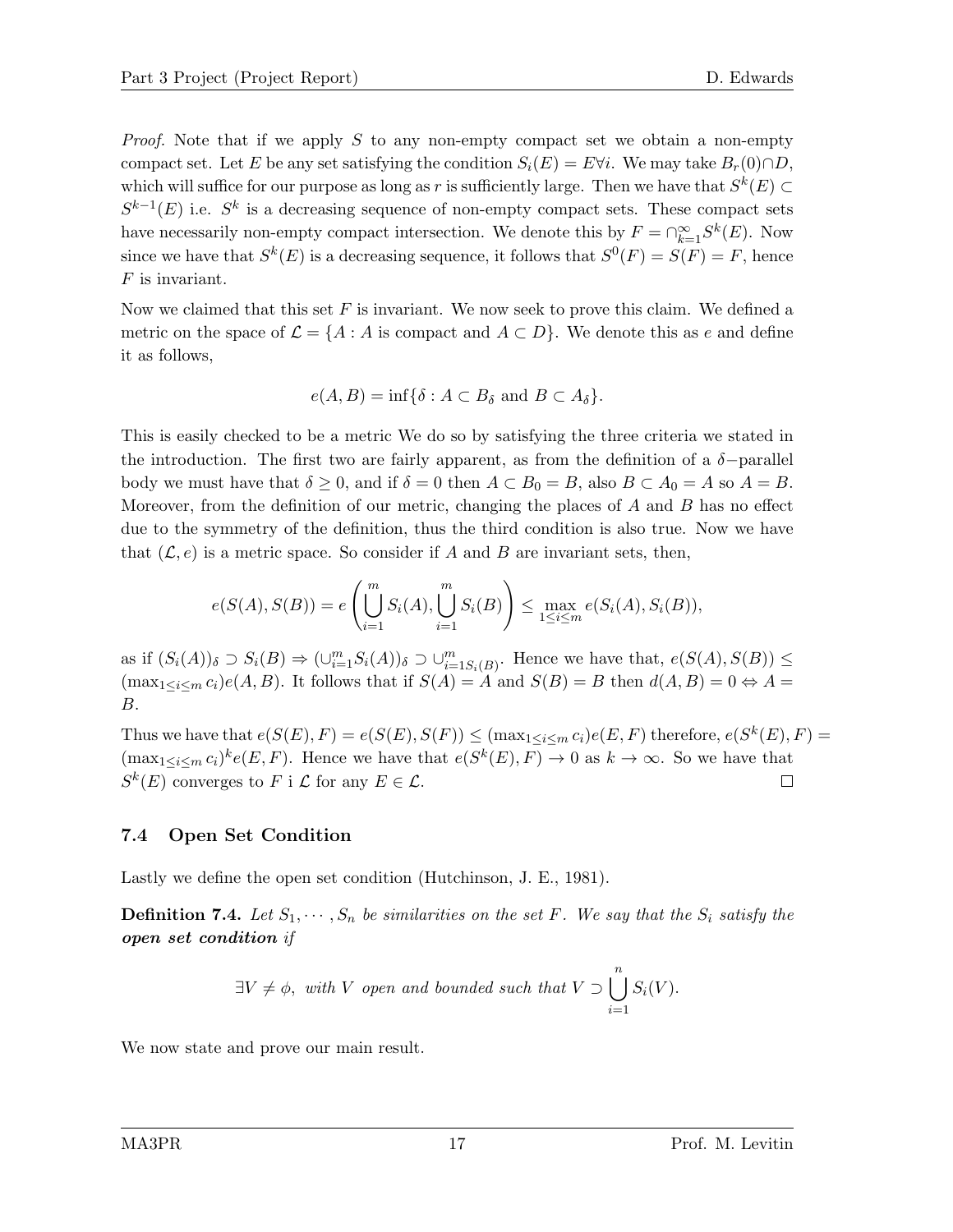#### 7.5 Hutchinson's Theorem

The following lemma, theorem and both proofs are from "Fractal geometry" (Falconer, K. J. (1990): 118-119). The proofs are near identical following the same structure and notation but more explicitly written.

**Lemma 1.** Let  $\{V_i\}$  be an arbitrary collection of disjoint subsets of  $\mathbb{R}^n$  with each  $V_i$  open for each  $i \in I$ , where I is an indexing set. If  $B_{a_1r}(x) \subset V_i \subset B_{a_2r}(x)$  for some  $x \in V_i$  and appropriate radii. Then any ball  $B_r$  must intersect at most  $(1+2a_2)^n a_1^{-n}$  of the closures of  $V_i$ .

*Proof.* If  $B_r$  intersects with  $\overline{V_i}$  then  $\overline{V_i} \subset B_{(1+2a_2)r}$ . Suppose that q of the  $\overline{V_i}$  intersect with  $B_r$ . Now summing the volumes of the corresponding interior balls of radii  $a_1r$ , we logically have that  $q(a_1r)^n \leq (1+2a_2)^n r^n$ . Dividing through to obtain q we have the required bound for  $q$ .  $\Box$ 

**Theorem 7.2** (Hutchinson's Theorem). Assume that the open set condition, as above, holds for the similarities  $S_1, S_2, \dots, S_n$  on  $\mathbb{R}^n$  with similarity ratios  $c_i(0 \leq i \leq m)$ . If F is the invariant set satisfying,

$$
F = \bigcup_{i=1}^{m} S_i(F) \tag{13}
$$

then  $\dim_H(F) = \dim_B(F) = s$ , where s is given by,

$$
\sum_{i=1}^{n} c_i^s = 1.
$$
\n(14)

Moreover for this value of  $s, 0 < H^s(F) < \infty$ .

*Proof.* Assume that s is the number as given by  $(14)$ . We define for any set A we have that  $A_{i_1,i_2,\dots,i_k} = S_{i_1} \circ S_{i_2} \circ \dots \circ S_{i_k}(A)$ , where the  $S_i$  are the similarities given from the fact that  $F$  is a invariant set. So we are considering the set  $A$  under the composition of  $k$  similarities, for arbitrary k. We here let  $J_k$  be the set with members being the sequences  $(i_1, \dots, i_k)$ such that  $1 \leq i_l \leq m$  with k terms. In other words  $J_k$  is the set of all of the sequences of the  $i_l$  ( $1 \le i_l \le m$ ) such that we may consider the set  $A_j$  where  $j = (i_1, \dots, i_k) \in I_k$ . Now it is apparent that,

$$
F = \bigcup_{I_k} F_{i_1, \cdots, i_k} \tag{15}
$$

(15) comes from (13). This can be seen easily first note that,

$$
\bigcup_{I_k} F_{i_1,\dots,i_k} = \bigcup_{l_1=1}^m S_{l_1} \left( \bigcup_{l_2=1}^m S_{l_2} \left( \dots \bigcup_{l_k=1}^m S_{l_k}(F) \right) \right).
$$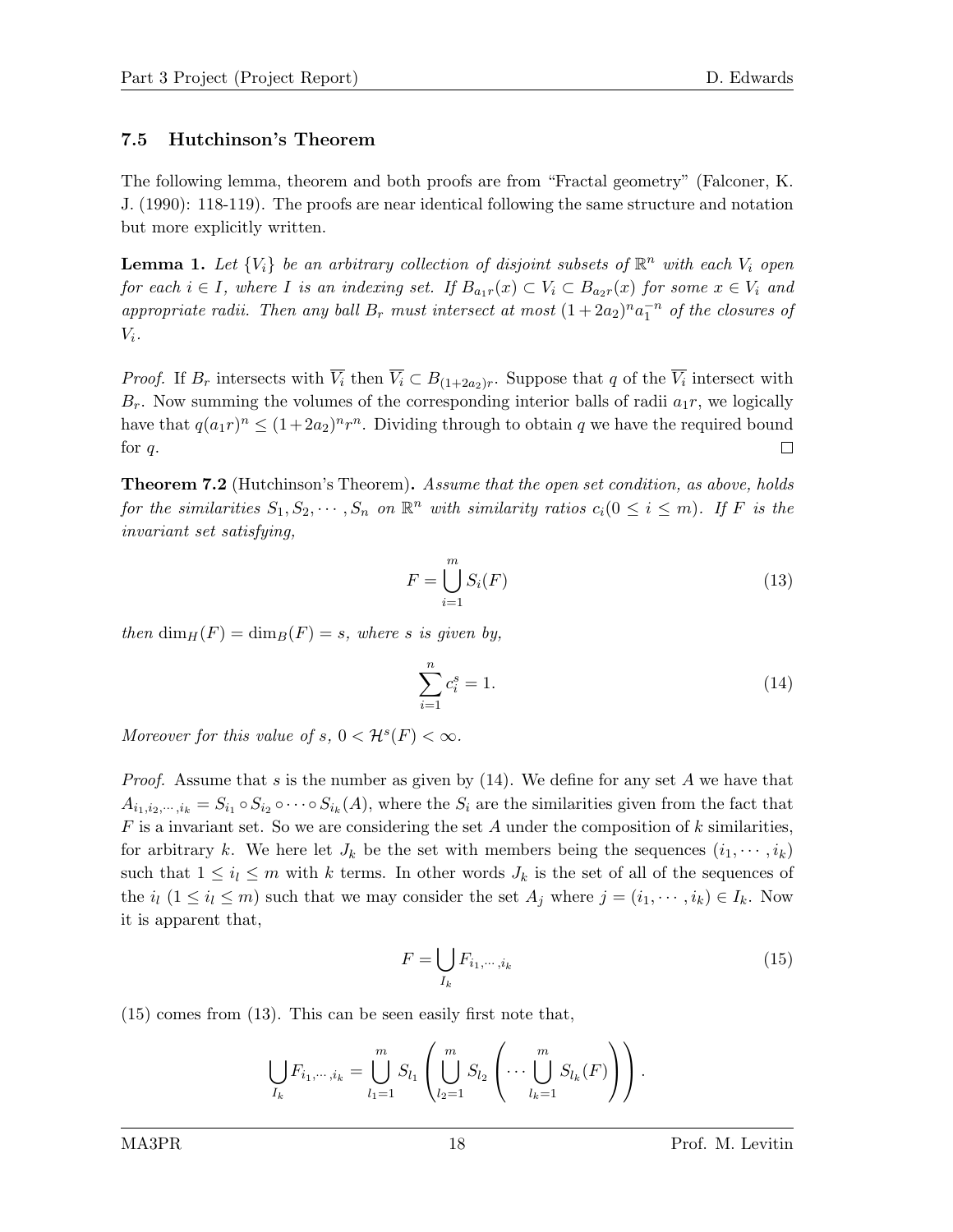As for any sequence  $j \in J_k$  we may write this as  $(i_1, \dots, i_k)$  such that  $1 \leq i_l \leq m$ . Hence, by choosing  $l_1 = i_1, l_2 = i_2, \dots, l_k = i_k$  we have that  $F_{i_1, \dots, i_k}$  is in our left hand side, hence the left hand side is a subset of the right hand side. The argument works in reverse. Let  $F_{l_1,\dots,l_k}$ be in the right hand side, then choosing  $(i_1, \dots, i_k)$  such that  $l_1 = i_1, l_2 = i_2, \dots, l_k = j_k$ and we have that it must be in the left hand side. So the sets must be equal. Now from (13) we have that,

$$
\bigcup_{l_1=1}^m S_{l_1} \left( \bigcup_{l_2=1}^m S_{l_2} \left( \cdots \bigcup_{l_k=1}^m S_{l_k}(F) \right) \right) = \bigcup_{l_1=1}^m S_{l_1} \left( \bigcup_{l_2=1}^m S_{l_2} \left( \cdots \bigcup_{l_{k-1}=1}^m S_{l_{k-1}}(F) \right) \right).
$$

Applying this argument  $k$  times we obtain (15).

We now confirm that these covers provide us with a suitable upper bound for the Hausdorff measure. We know that each of the  $S_i$  is a similarity with similarity ration  $c_i$ , it follows that  $S_{i_1} \circ S_{i_2} \circ \cdots \circ S_{i_k}$  must logically have similarity ratio  $c_{i_1} \times c_{i_2} \times \cdots \times c_{i_k}$ . We now have that,

$$
\sum_{J_k} \text{diam}(F_{i_1,\dots,i_k})^s = \sum_{J_k} (c_{i_1}c_{i_2}\cdots c_{i_k})^s \text{diam}(F)^s
$$

$$
= \left(\sum_{i_1=1}^m c_{i_1}^s\right) \cdots \left(\sum_{i_k=1}^m c_{i_k}^s\right) \text{diam}(F)^s
$$

$$
= \text{diam}(F)^s
$$

by (14). Now we have that  $\forall \delta > 0$  we may choose k such that  $\text{diam}(F_{i_1,\dots,i_k}) \leq (\max_i c_i)^k \leq$ δ. So we have that  $\mathcal{H}_{\delta}^{s} \leq \text{diam}(F)$  and as  $\mathcal{H}^{s} \leq \mathcal{H}_{\delta}^{s}$  we have that  $\mathcal{H}^{s} \leq \text{diam}(F)$ .

We now need to find a lower bound for the Hausdorff measure. We define  $I$  to be the set of infinite sequences of the  $i_j$ , i.e.  $I = \{(i_1, i_2, \dots) : 1 \le i_j \le m\}$ . Now also let  $I_{i_1,\dots,i_k} = \{(i_1,i_2,\dots,i_k,q_{k+1},\dots): 1 \leq i_j \leq m \& 1 \leq q_j \leq m\}$  be the set consisting of all the sequences of initial terms  $(i_1, \dots, i_k)$ . We may now put a mass distribution,  $\mu$  on I with  $\mu(I_{i_1,\dots,i_k}) = (c_{i_1} \cdots c_{i_k})$ . Now note that,

$$
(c_{i_1} \cdots c_{i_k})^s = \sum_{i=1}^m (c_{i_1} \cdots c_{i_k} c_i)^s
$$
 (16)

from (14). Equivalently we have  $\mu(I_{i_1,\dots,i_k}) = \sum_{i=1}^m I_{i_1,\dots,i_k,i}$ . Indeed we have that  $\mu$  is a mass distribution, further for the subsets of I we have that  $\mu(I) = 1$ . Now note that from (12) we have that for subsets A of F if  $S_i(A) \subset A$  for each i and  $x \in F$  then there exists a sequence  $(i_1, \dots, i_k)$  such that  $x \in A_{i_1, \dots, i_k}$ . Hence we denote this  $x_{i_1, i_2, \dots}$ . Now we extend the mass distribution  $\mu$  to F, which we will denote this  $\tilde{\mu}$ . We define this on the subsets A of F as  $\widetilde{\mu}(A) = \mu\{(i_1, i_2, \dots, i_k) : x_{i_1, i_2, \dots} \in A\}$ . It is easily confirmed that  $\widetilde{\mu}(F) = 1$ .

We now demonstrate  $\tilde{\mu}$  satisfies (7.1). Let V be the open set stipulated by the open set condition. Now as we have that  $S(\overline{V}) \subset \overline{V}$  where  $S(\overline{V}) = \cup_{i=1}^m S_i(\overline{V})$ . Recall from the last theorem that  $S^k(\overline{V})$  is a decreasing sequence and as  $\overline{V} \supset F$  we have that  $S^k(\overline{V})$  converges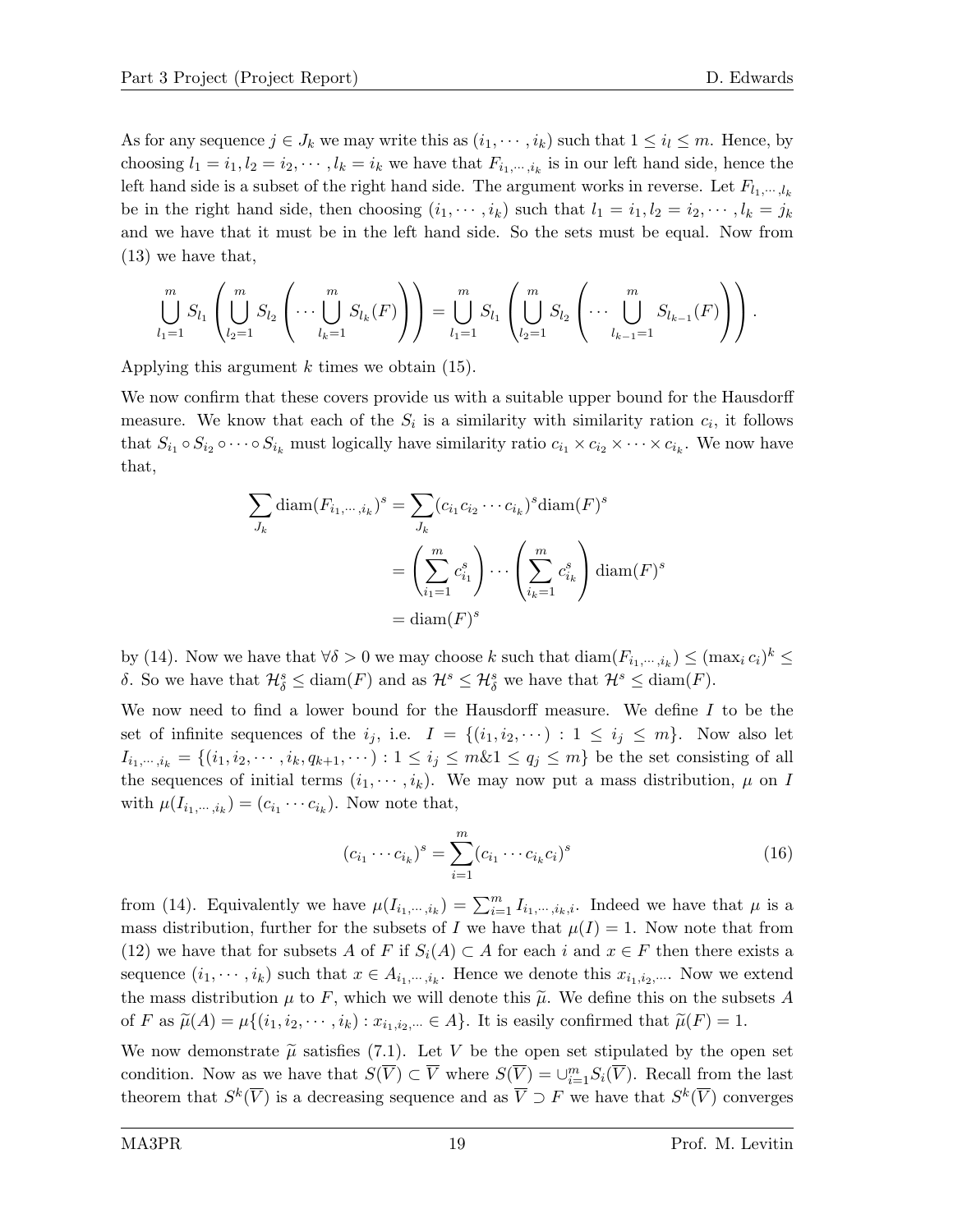to F, by (12). Moreover we have that  $V_{i_1,\dots,i_k} \supset F_{i_1,\dots,i_k}$  for all sequences  $(i_1,\dots,i_k)$ . Now consider  $B_r$ , we estimate  $\widetilde{\mu}(B_r)$  by considering the sets  $V_{i_1,\dots,i_k}$  where  $\text{diam}(V_{i_1,\dots,i_k}) \approx$ diam( $B_r$ ) and with closures intersecting  $F \cap B_r$ . We truncate every sequence  $(i_1, i_2, \dots) \in I$ after the first term  $i_k$  for which the statement,

$$
\left(\min_{i} c_i\right) \leq c_{i_1} c_{i_2} \cdots c_{i_k} \leq r \tag{17}
$$

is true. Now let Q denote the finite set of all of the finite sequences generated this way. Then we have,

$$
\forall (i_1, i_2, \dots) \in I \quad \exists \text{ unique } k \text{ such that } (i_1, \dots, i_k) \in \mathcal{Q}.
$$

Now since each  $V_j$  for  $1 \leq j \leq m$  is disjoint by assumption, so are the  $V_{i_1,\dots,i_k,j}$  for j as before and each  $(i_1, \dots, i_k)$ . So we have that each open set in  $\{V_{i_1, \dots, i_k} : (i_1, \dots, i_k) \in \mathcal{Q}\}\$ is disjoint. Following the same ideas we obtain,  $F \subset \cup_{\mathcal{Q}} F_{i_1,\dots,i_k} \subset \cup_{\mathcal{Q}} \overline{V}_{i_1,\dots,i_k}$ .

Now we choose  $a_1$  and  $a_2$  such that we have  $B_{a_1} \subset V \subset B_{a_2}$ . Then for  $(i_1, \dots, i_k) \in \mathcal{Q}$ , the set  $V_{i_1,\dots,i_k} \supset B_{c_{i_1}\dots c_{i_k}a_2}$  and hence we also have  $B_{\min_i c_i a_1 r} \subset V_{i_1,\dots,i_k} \subset B_{a_2}$ . Now consider  $\mathcal{Q}_1 = \{(i_1, \dots, i_k) \in \mathcal{Q} \text{ such that } B_r \cap \overline{V}_{i_1, \dots, i_k} \neq \emptyset\}$ . The by the lemma proved just before this theorem we have that there are at most  $q = (1 + 2a_2)^n a_1^{-n} (\min_i c_i)^{-n}$  such sequences in  $\mathcal{Q}_1$ . Then we have that,

$$
\widetilde{\mu}(B_r) \leq \mu\{(i_1, \cdots, i_k) : x_{i_1, i_2, \cdots} \in F \cap B_r\}
$$
\n
$$
\leq \mu\{\bigcup_{\mathcal{Q}_1} I_{i_1, \cdots, i_k}\}
$$

as if  $x_{i_1,i_2,\dots} \in F \cap B_r \subset \bigcup_{\mathcal{Q}_1} \overline{V}_{i_1,\dots,i_k}$  then there exists an integer k such that  $(i_1,\dots,i_k)$ . Thus we have that,

$$
\widetilde{\mu}(B_r) \leq \sum_{\mathcal{Q}_1} \mu(I_{i_1,\dots,i_k})
$$

$$
= \sum_{\mathcal{Q}_1} (c_{i_1} \cdots c_{i_k})^s \leq \sum_{\mathcal{Q}_1} r^s \leq r^s q
$$

using (17). Now since U is any set with  $U \subset B_{\text{diam}(U)}$ , we have that  $\widetilde{\mu} \leq \text{diam}(U)q$ . So by (7.1) we have that  $\mathcal{H}^s \ge q^{-1} > 0$  and we have that  $\dim_H(F) \ge s$ , but we have already shown  $\dim_H(F) \leq s$ . Hence we have that  $\dim_H(F) = s$ .

We have shown that the Hausdorff dimension is equal to s. We must now show that we also have that the Minkowski dimension is also equal to s. Now if we have  $\mathcal Q$  as an arbitrary set of infinite sequences such that for every  $(i_1, i_2 \cdots) \in I$  there is one k such that  $(i_1, \cdots, i_k) \in \mathcal{Q}$ . We may apply (14) inductively to obtain that  $\sum_{\mathcal{Q}} (c_{i_1} \cdots, C_{i_k})^s = 1$ . Thus if we choose  $\mathcal{Q}$  as before then we have that Q contains at most  $(\min_i c_i)^{-s}r^{-s}$  sequences. For each sequence in Q we have  $\text{diam}_{i_1,\dots,i_k} = c_{i_1}\cdots c_{i_q} \text{diam}(V) \leq r \text{diam}_{V}$ . So logically F may be covered by  $(\min_i c_i)^{-s} r^{-s}$  sets of diameter rdiam $\overline{V}$  for each  $0 < r < 1$ . Now from alternative definition of the Minkowski dimension (iv), we have that that  $\dim_B(F) \leq s$  and since the Hausdorff dimension is also s from (11) we have that  $\dim_B(F) = \dim_H(F) = s$ .  $\Box$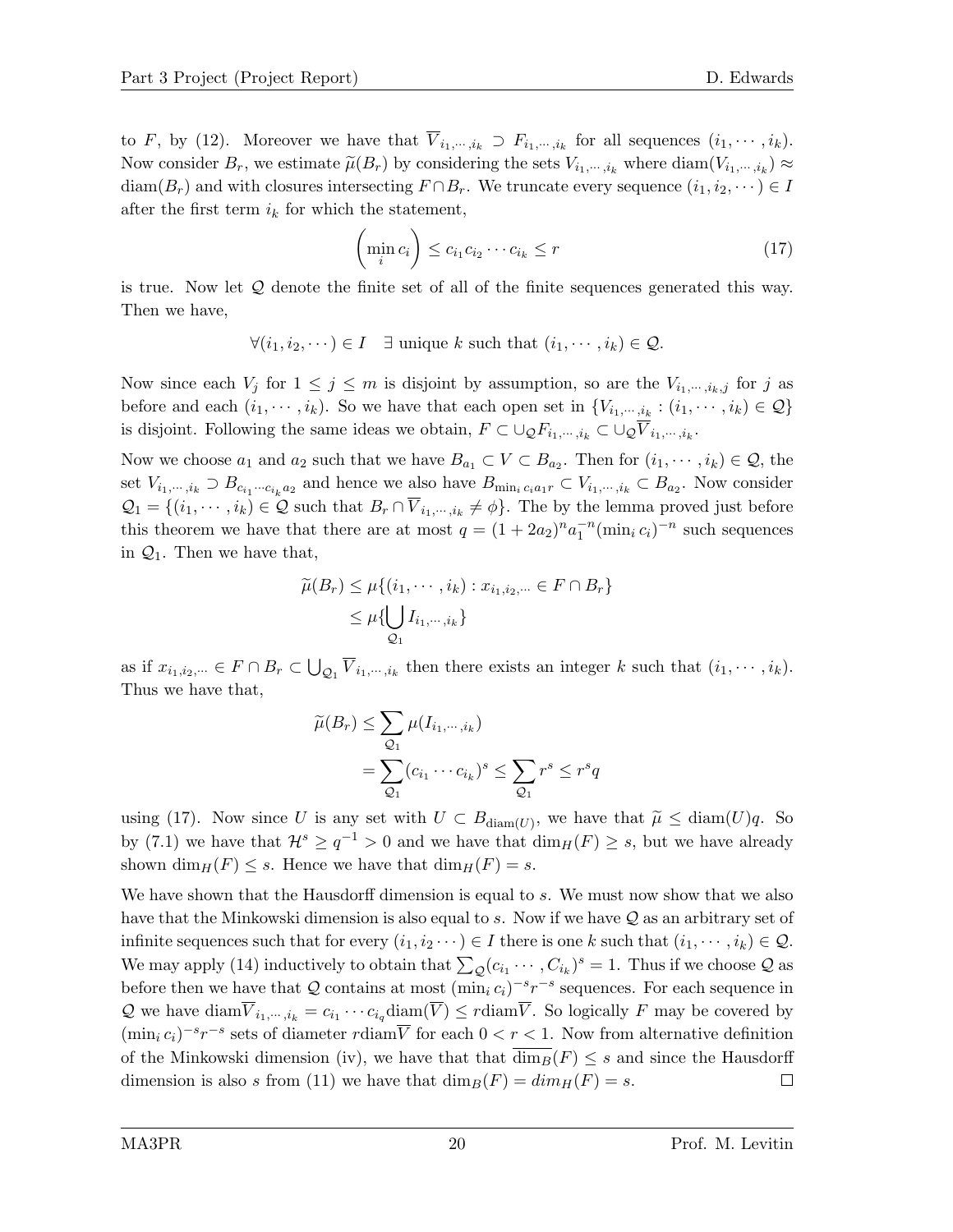## 8 Bibliography

Barnsley, M. (1988) Fractals everywhere, Boston: Academic Press.

- Durrani, S. (2014) A function which plots the 'Koch curve' fractal, Available at: http://www.mathworks.co.uk/matlabcentral/fileexchange/301-koch-m (Accessed: 3rd March 2014).
- Edwards, D. (2014) Animated Matlab plot to show two circles approximating the 1-D torus, Available at: http://imgur.com/a/3a2oN#0 (Accessed: 4rd March 2014).
- Falconer, K. J. (1990) Fractal geometry: mathematical foundations and applications, Chichester: Wiley.
- Haggarty, R. (1993) Fundamentals of Mathematical Analysis, 2nd edn., Harlow: Prentice-Hall.
- Hutchinson, J. E. (1981) 'Fractals And Self Similarity', Indiana University Mathematics Journal, 30, pp. 713-747.
- Jaisingh, L. R. (2003) Schaum's Outline of Abstract Algebra, 2nd edn., United States of America: McGraw-Hill.
- James, G. (2010) Modern Engineering Mathematics, 4th edn., New Jersey: Prentice Hall.
- Le Stang, A.(2013) Koch Snowflake, Available at: http://alamanya.free.fr/themes/vonkoch.htm (Accessed: 3rd March 2014).
- Norman, C. W. (1986) Undergraduate algebra: a first course, Oxford: Clarendon Press.
- Mandelbrot, B. B. (2008) Misbehaviour of Markets, Croydon: Profile Books.
- Rudin, W. (1987) Real and complex analysis, 3rd edn., : McGraw-Hill.
- Sutherland, W. A. (2009) Introduction to Metric and Topological Spaces, Oxford: Oxford University Press.
- Tao, T. (2011) An introduction to measure theory, Providence, R.I: American Mathematical Society.